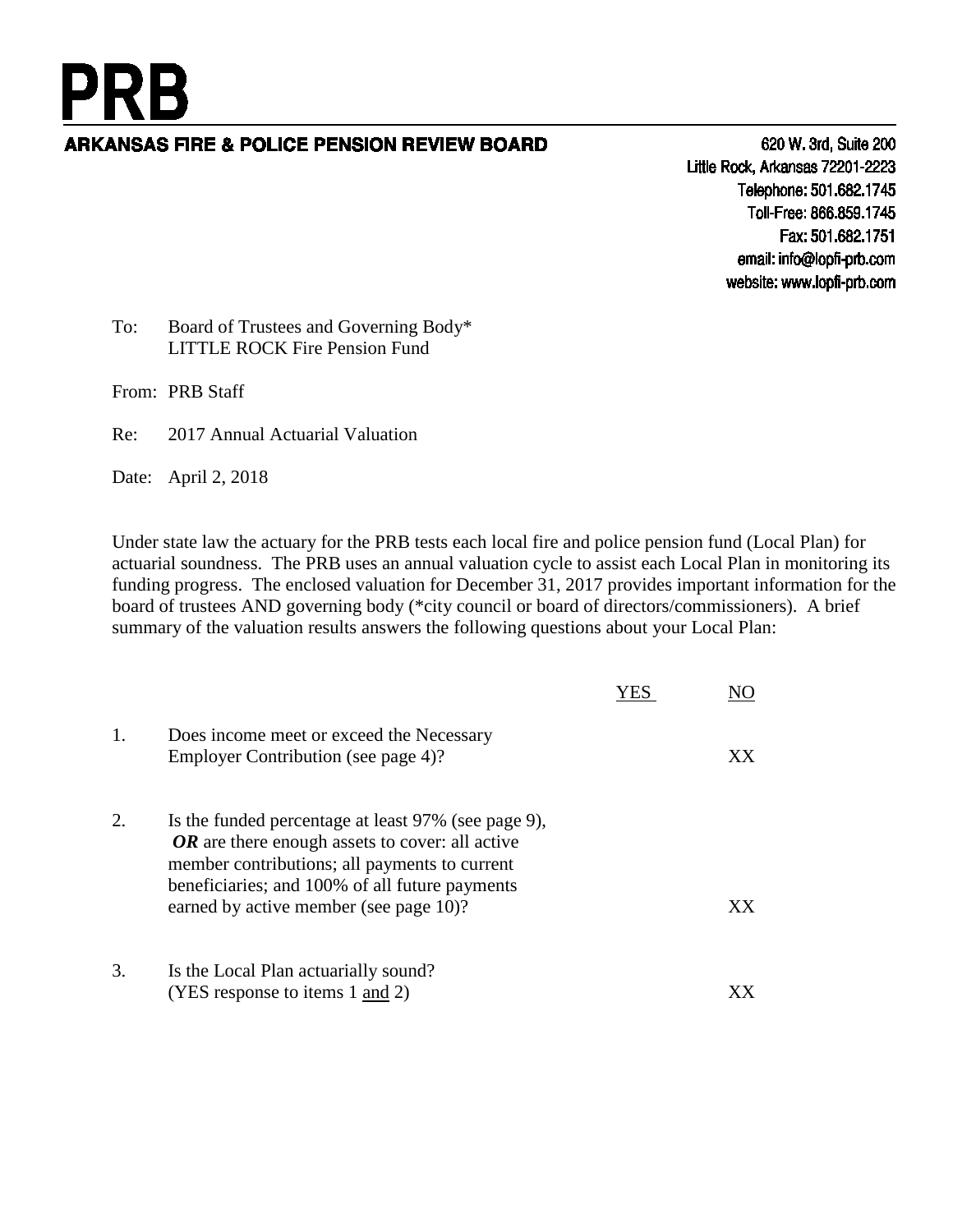## LITTLE ROCK FIREFIGHTERS PENSION FUND

#### ACTUARIAL VALUATION

AS OF DECEMBER 31, 2017

Osborn, Carreiro & Associates, Inc. Actuaries • Consultants • Analysts Little Rock, Arkansas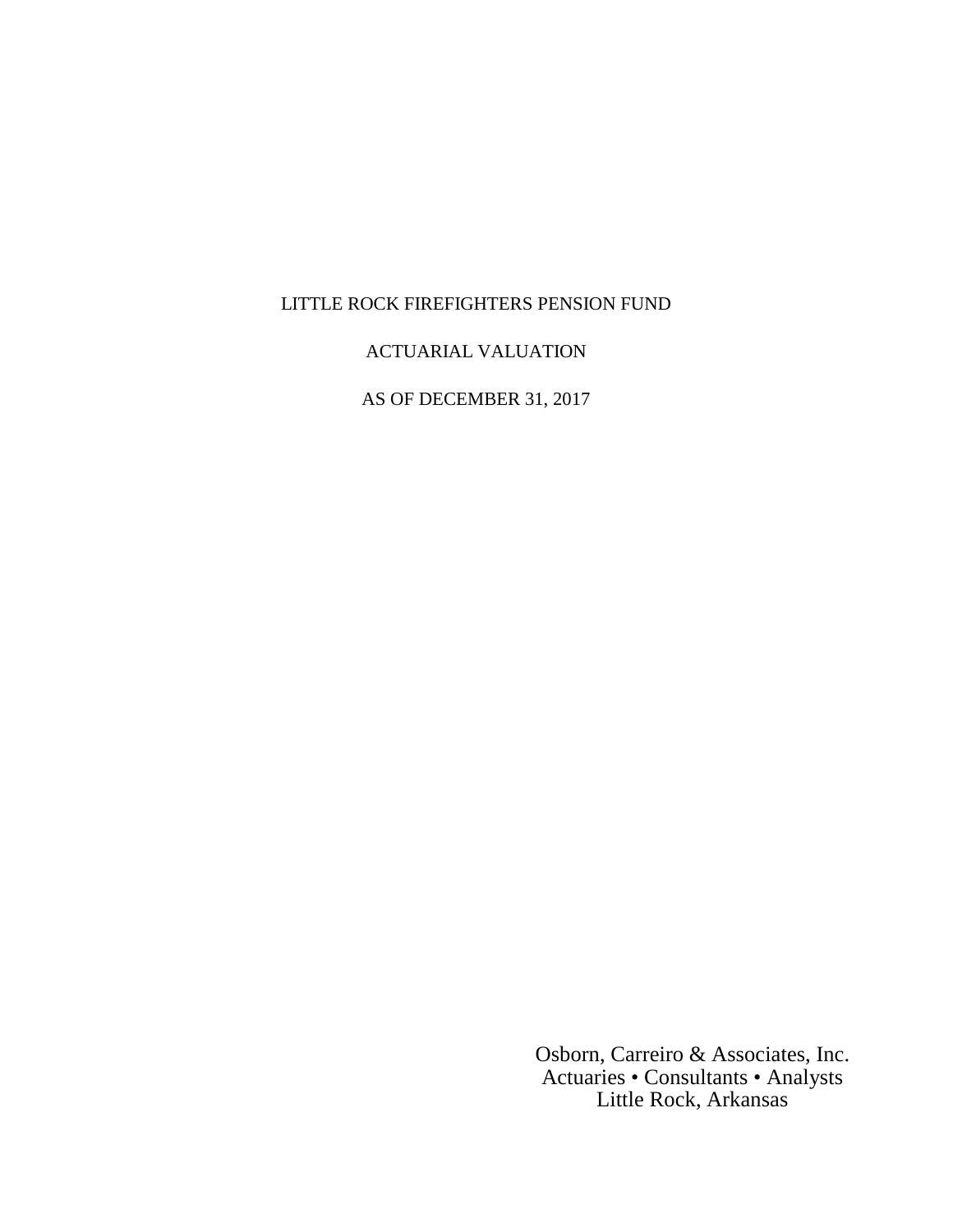# **Osborn, Carreiro & Associates, Inc.** 124 West Capitol Avenue, Suite 1690

ACTUARIES • CONSULTANTS • ANALYSTS Little Rock, Arkansas 72201

(501) 376-8043

March 29, 2018

Board of Trustees and Governing Body Little Rock Firefighters Pension Fund

Ladies and Gentlemen:

This report presents the results of our actuarial valuation of the assets and liabilities of the Little Rock Firefighters Pension Fund as of December 31, 2017. This report is intended for use by the trustees of the Pension Fund as well as the Governing Body (city council or board of directors) of the sponsoring city or district.

This valuation is required by Arkansas Code Annotated 24-11-205. The purpose of this report is to (1) evaluate the actuarial status of the Fund, (2) determine the level contribution requirement needed, (3) review the development of the Fund over the past several years, and (4) present certain actuarial items for disclosure under Governmental Accounting Standards. This report is not intended for any other purpose.

The implementation of Government Accounting Standards Board Statement No. 68 (GASB 68) is included in this report. The Appendices in this report disclose the necessary items for complying with GASB Standards. An additional table was added to Appendix B to assist Cities making these entries.

*Note the second page of this cover letter, first added in the 2015 valuation reports, which shows four key valuation results that provide a snapshot of the health of this pension fund. Please review this information and compare to prior year results.*

The participant and financial information used in this report was supplied by the Arkansas Fire  $\&$  Police Pension Review Board. We did not audit this information, although we did review it for reasonableness and consistency.

I certify that this report has been prepared in accordance with generally accepted actuarial principles and practices. In my opinion, the actuarial methods used are appropriate and the actuarial assumptions produce results which, in the aggregate, are reasonable.

Sincerely,<br>Jody Caneiro

Actuary **Actuary** Actuary

Laurence Watts f.

Jody Carreiro, ASA, MAAA, EA Lawrence Watts, Jr., FSA, CFA, MAAA, EA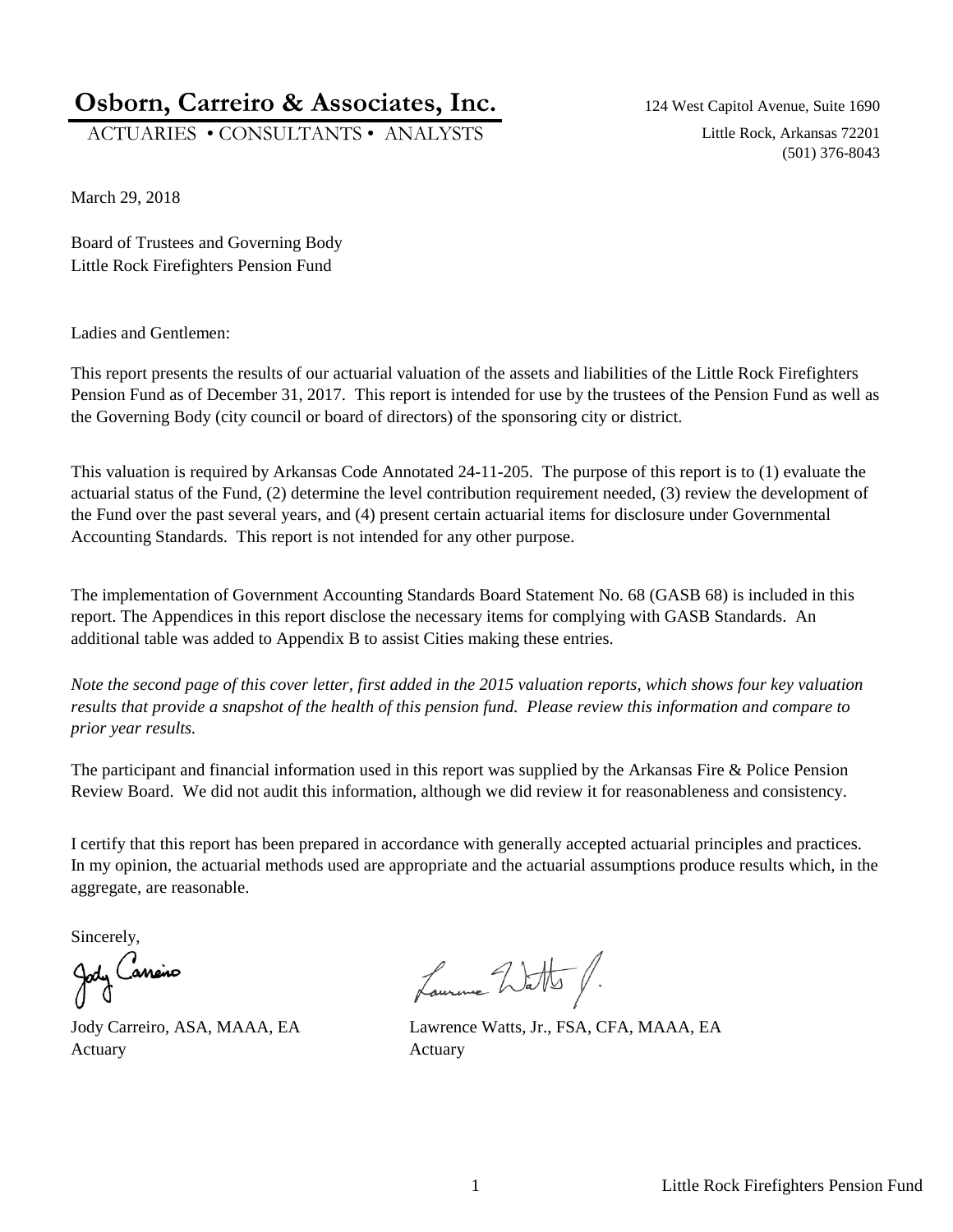# **Osborn, Carreiro & Associates, Inc.** 124 West Capitol Avenue, Suite 1690

ACTUARIES • CONSULTANTS • ANALYSTS Little Rock, Arkansas 72201

In consultation with the Arkansas Fire and Police Pension Review Board, we have brought four key valuation metrics to the front of this report. These metrics were chosen in order to give a high-level, easy-to-understand snapshot of your plan's health. These numbers should be taken in context: no single metric gives a complete picture of the status of the plan, and the four of them together do not completely describe the plan's financial and demographic situation. We hope this information leads to constructive discussion about your plan and its health.

#### **Funding Percentage**

The funding percentage measures how much of the plan's liabilities are covered by assets. It's similar to how much equity you might have in your home with a mortgage - if the funded percentage is 100%, then your pension plan is fully funded or "paid for," assuming that experience is as expected in the future.

**47.5%**

#### **10-Year Average Market Rate of Return**

This number is your investment rate of return, accounting for benefit payments and expenses which occur throughout the year. This valuation assumes that the plan will earn 5% over the long term; the risk indicated by this metric shows how your plan has performed relative to that assumption historically.

**Ratio of Actual to Actuarially Recommended Contributions**

**Crossover Point**

As your plan is closed to new entrants and most (if not all) participants are retired, the plan should be nearly fully funded. For that reason, it is advisable to pay off any unfunded liabilities quickly. The valuation report calculates the amount necessary to be paid for five years to fully fund the plan under certain assumptions (the recommended contribution). This metric measures last year's contributions relative to this year's recommended total.

| New accounting standards have introduced the idea of a "Crossover Point." Basically, this is the number of years    |
|---------------------------------------------------------------------------------------------------------------------|
| your current assets and income streams are projected to be able to pay promised benefits. If you don't have a       |
| "Crossover Point," then your current assets and income are projected to pay for all future benefits. Your plan will |
| only receive a "1" here if it is also actuarially sound on a non-cash flow basis.                                   |

#### **No Crossover 2 Projected Number of Years until**



**5**



(501) 376-8043

| <b>Indicator</b> | <b>Risk Level</b>   |
|------------------|---------------------|
|                  | <b>Extreme Risk</b> |
|                  | <b>High Risk</b>    |
|                  | Moderate Risk       |
|                  | Low Risk            |
|                  | Very Low Risk       |



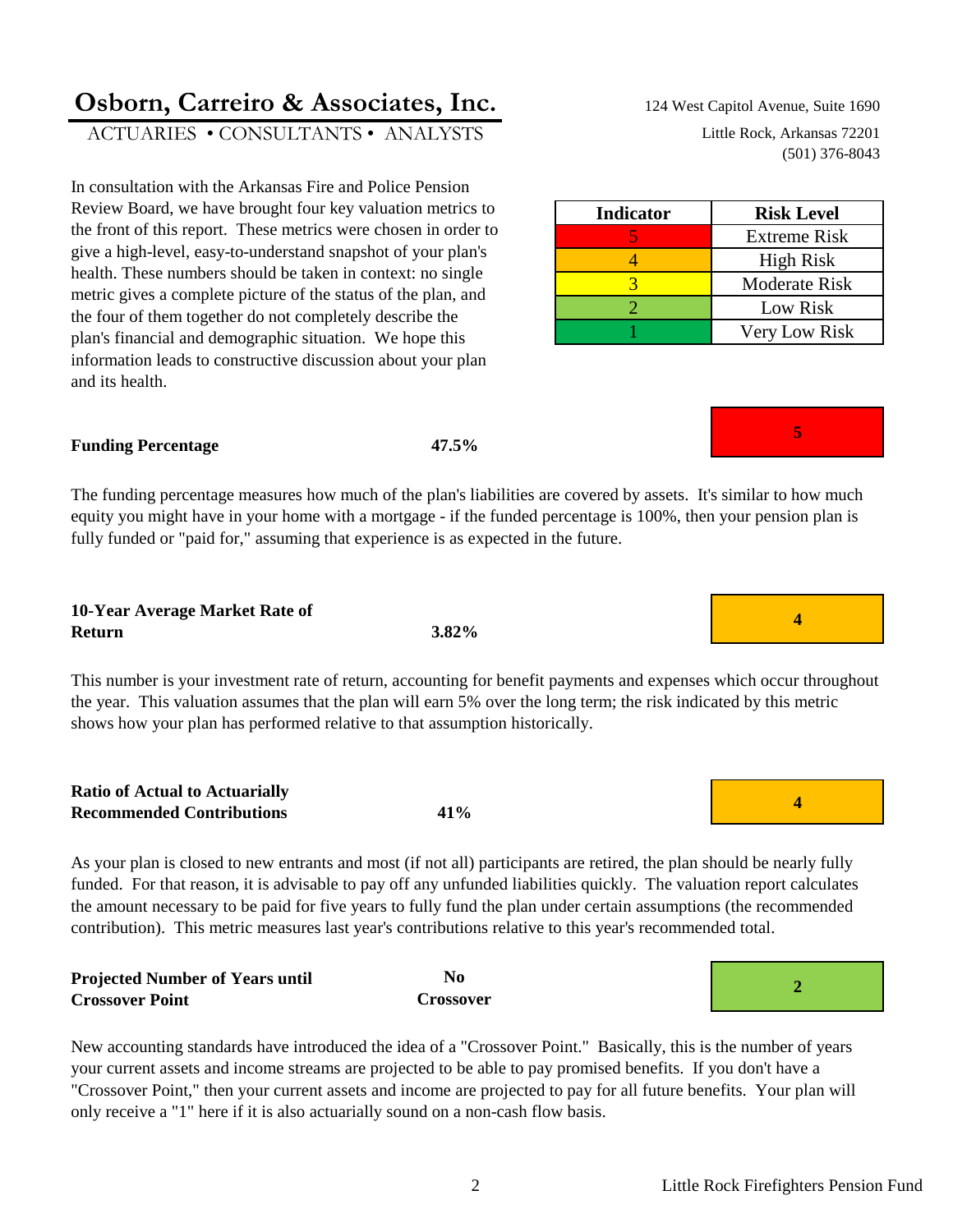### TABLE OF CONTENTS

- EXHIBIT 1 CONTRIBUTIONS
- EXHIBIT 2 COST AND LIABILITIES
- EXHIBIT 3 SUMMARY OF FINANCIAL INFORMATION
- EXHIBIT 4 COMPARISON WITH PRIOR YEARS
- EXHIBIT 5 SHORT CONDITION TEST
- EXHIBIT 6 EMPLOYEE AND RETIREE PROFILES
- EXHIBIT 7 PRINCIPAL PROVISIONS OF THE PLAN
- EXHIBIT 8 ACTUARIAL METHODS AND ASSUMPTIONS
- APPENDIX A DISCUSSION OF GASB DISCLOSURES
- APPENDIX B PENSION EXPENSE UNDER GASB 68
- APPENDIX C DETAIL OF INFLOWS AND OUTFLOWS
- APPENDIX D NOTES TO THE FINANCIAL STATEMENTS
- APPENDIX E REQUIRED SUPPLEMENTARY INFORMATION
- APPENDIX F CALCULATION OF SINGLE DISCOUNT RATE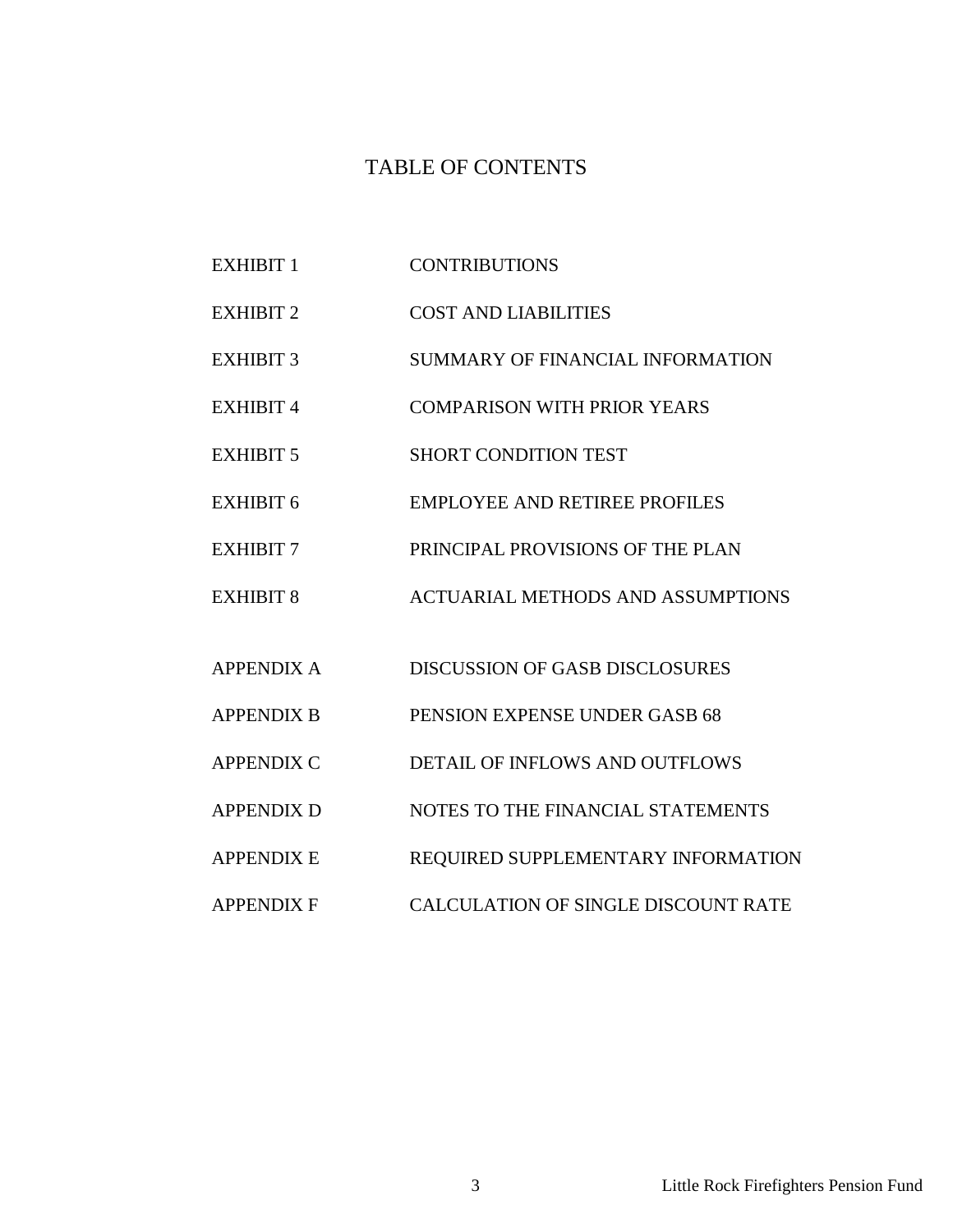#### **CONTRIBUTIONS**

The following contribution level reflects the payment of the current year Normal Cost for benefits attributable to said year (see Exhibit 2) plus an amount sufficient to pay off the Unfunded Actuarial Liability over a 5-year period. These costs DO NOT include the contributions due to the Local Police and Firefighters Retirement System ("LOPFI") for persons hired after 1982.

|                                                                  | Full Paid        |
|------------------------------------------------------------------|------------------|
| 2018 Necessary Annual Contribution to pay:                       |                  |
| 1 Normal Cost, plus                                              | \$<br>$\Omega$   |
| 2 Pay off the Unfunded Actuarial                                 |                  |
| <b>Accrued Liability</b>                                         | 13,703,688       |
| 3 Total Necessary                                                | \$<br>13,703,688 |
| Less                                                             |                  |
| 4 Expected Employee Contributions                                | $\theta$         |
| 5 Necessary Employer Contribution                                | 13,703,688       |
| (This is the amount needed in addition to investment<br>income.) |                  |
| <b>Covered Payroll</b>                                           | $\Omega$         |
| <b>Necessary Employer Contribution Rate</b>                      | N/A              |

These contributions assume that the dollar contribution grows at a rate of 4% per year. The contributions are assumed to be made continuously throughout the year.

**The actual 2017 contribution was \$5,683,879 from the employer.**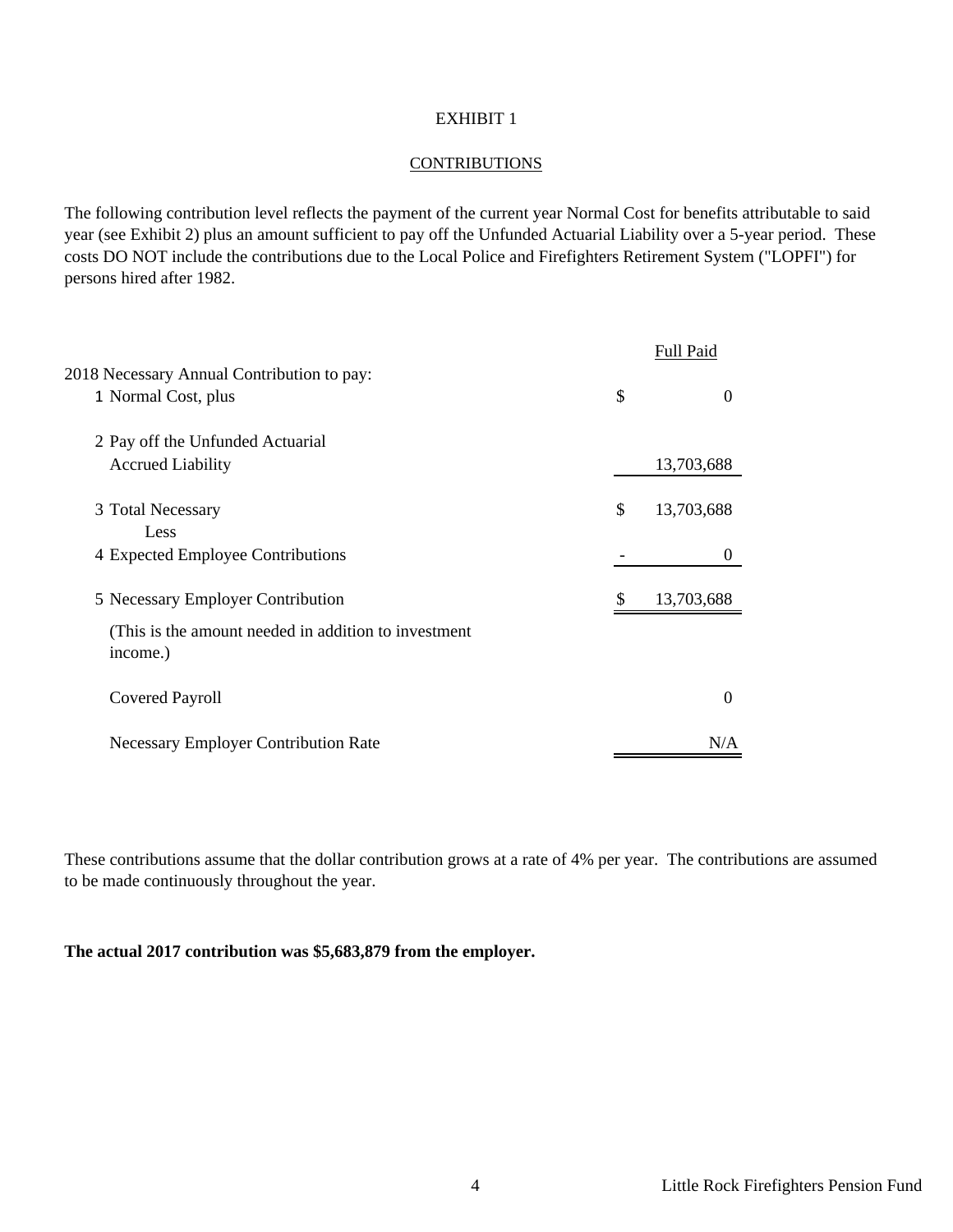#### COSTS AND LIABILITIES

|                                         |                           | December 31, 2017 |            |
|-----------------------------------------|---------------------------|-------------------|------------|
| A. Normal Cost                          |                           | Dollar            | Percentage |
| (Cost to fund current active members)   |                           | Amount            | of Payroll |
| 1. Regular Retirement Benefits          | $\mathcal{S}$             | $\boldsymbol{0}$  | 0.00%      |
| 2. Voluntary Termination Benefits       |                           | $\boldsymbol{0}$  | $0.00\%$   |
| 3. Survivors Benefits                   |                           | $\boldsymbol{0}$  | 0.00%      |
| 4. Disability Benefits                  |                           | $\mathbf{0}$      | $0.00\%$   |
| <b>TOTAL</b>                            | \$                        | $\boldsymbol{0}$  | 0.00%      |
| B. Actuarial Accrued Liability          |                           |                   |            |
| 1. Active Lives                         |                           |                   |            |
| <b>Regular Retirement Benefits</b>      | \$                        | $\boldsymbol{0}$  |            |
| <b>Voluntary Termination Benefits</b>   |                           | 0                 |            |
| <b>Survivors Benefits</b>               |                           | $\boldsymbol{0}$  |            |
| <b>Disability Benefits</b>              |                           | $\boldsymbol{0}$  |            |
| <b>TOTAL ACTIVE LIVES</b>               | $\mathcal{S}$             | $\Omega$          |            |
| 2. Deferred Retirement Option Plan      |                           |                   |            |
| <b>DROP</b> Accounts                    |                           | 7,328,949         |            |
| Future DROP Payments & Pensions         |                           | 646,160           |            |
| <b>TOTAL DROP</b>                       | $\overline{\mathcal{S}}$  | 7,975,109         |            |
| 3. Inactive Lives                       |                           |                   |            |
| <b>Regular Retirees</b>                 |                           | 88,722,350        |            |
| <b>Disability Retirees</b>              |                           | 2,831,330         |            |
| Widows & Children                       |                           | 16,314,023        |            |
| TOTAL INACTIVE LIVES                    | $\mathcal{S}$             | 107,867,702       |            |
| 4. Total Actuarial Accrued Liability    | \$                        | 115,842,811       |            |
| C. Assets (See Exhibit 3.J.)            | \$                        | 55,065,946        |            |
| D. Unfunded Actuarial Accrued Liability | $\boldsymbol{\mathsf{S}}$ | 60,776,866        |            |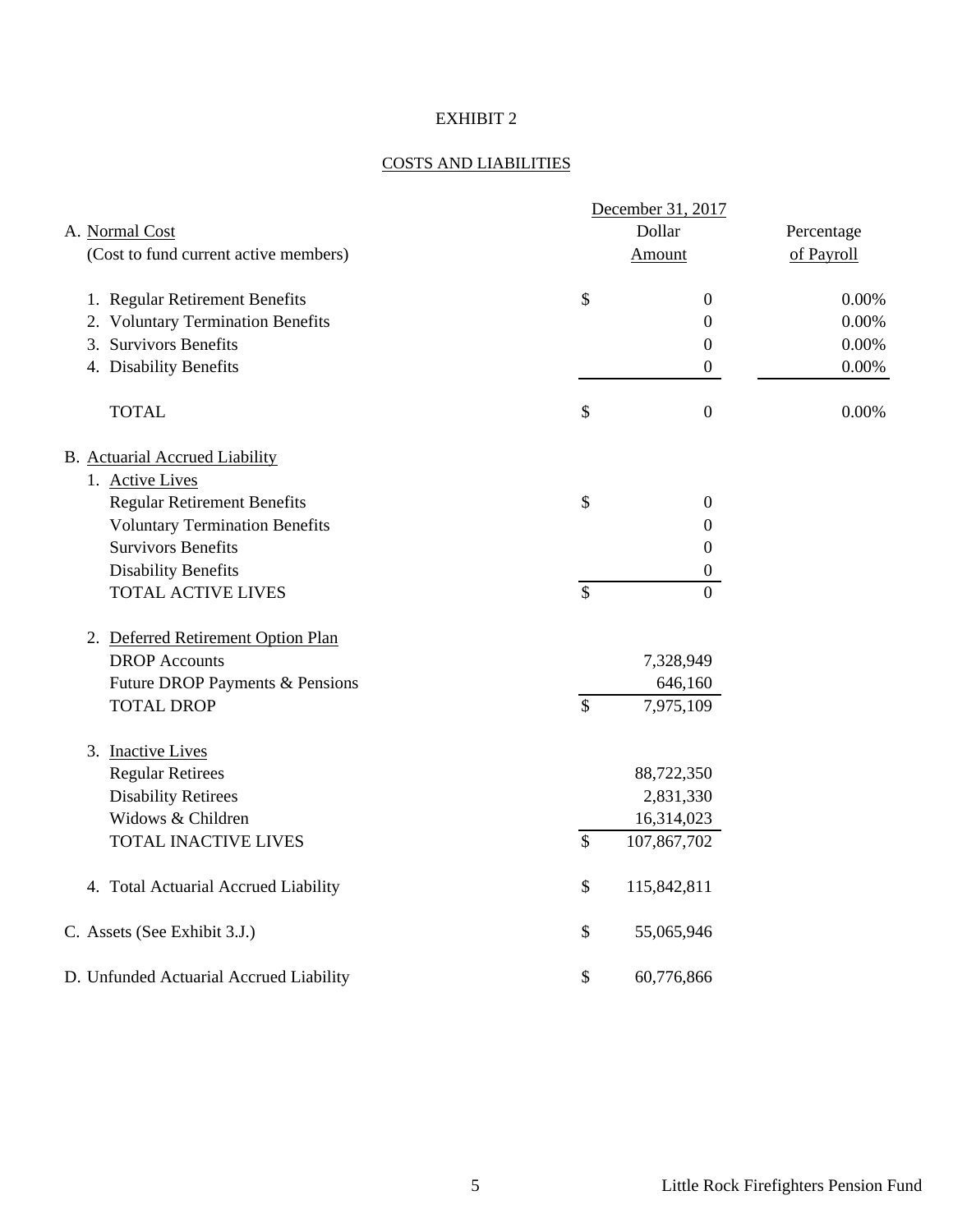#### SUMMARY OF FINANCIAL INFORMATION

(Items C, F-H, and J determined by Osborn, Carreiro and Associates, Inc.)

| A. INCOME                            | Year Ended<br>12/31/2017 | Year Ended<br>12/31/2016 | Year Ended<br>12/31/2015 | Year Ended<br>12/31/2014 | Year Ended<br>12/31/2013 | Year Ended<br>12/31/2012 | Year Ended<br>12/31/2011 | Year Ended<br>12/31/2010 | Year Ended<br>12/31/2009 | Year Ended<br>12/31/2008 |
|--------------------------------------|--------------------------|--------------------------|--------------------------|--------------------------|--------------------------|--------------------------|--------------------------|--------------------------|--------------------------|--------------------------|
| 1 Employee Contributions             | \$<br>3,388 \$           | $3,324$ \$               | 14,993 \$                | 33,835 \$                | 41,083 \$                | 62,755 \$                | 98,246 \$                | 129,648 \$               | 172,838 \$               | 204,490                  |
| 2 Employer Contributions             |                          |                          |                          |                          |                          |                          |                          |                          |                          |                          |
| Employer/Court Fines/Other           | 503,388                  | 503,324                  | 514,994                  | 533,835                  | 541,083                  | 562,755                  | 248,246                  | 129,648                  | 172,838                  | 204,490                  |
| Local Millage                        | 4,047,877                | 3,918,561                | 3,851,878                | 3,755,931                | 3,595,073                | 3,639,843                | 3,528,279                | 3,416,798                | 3,324,800                | 3,136,615                |
| 3 State Insurance Premium Tax        |                          |                          |                          |                          |                          |                          |                          |                          |                          |                          |
| Premium Tax Allocation               | 924,583                  | 751,765                  | 708,405                  | 763,140                  | 775,406                  | 778,168                  | 807,816                  | 542,362                  | 911,034                  | 786,438                  |
| <b>Additional Allocation</b>         | 208,031                  | 250,588                  | 236,135                  | 203,504                  | 163,714                  | 259,389                  |                          |                          | ÷                        |                          |
| Guarantee Fund                       |                          |                          | ٠                        |                          |                          |                          |                          |                          |                          |                          |
| 4 Other Income                       |                          |                          |                          |                          |                          |                          |                          |                          |                          |                          |
| <b>LOPFI</b> Subsidy                 |                          |                          |                          |                          |                          |                          |                          |                          |                          |                          |
| Police Supplement (Act 1452 of 1999) |                          |                          |                          |                          |                          |                          |                          |                          | $\overline{\phantom{a}}$ |                          |
| Future Supplement (Act 1373 of 2003) | 438,900                  | 469,800                  | 418,600                  | 372,970                  | 283,975                  | 228,375                  | 187,620                  | 135,710                  | 157,920                  | 204,826                  |
| Other Income/Donations               |                          | 256                      | 1,443                    | $\sim$                   | 2,345                    | 332                      | 50                       | 4,914                    | 8,678                    |                          |
| Adjustment to prior year value       |                          |                          | 39,659                   |                          |                          |                          |                          | $\boldsymbol{0}$         | (1)                      |                          |
| 5 Net Investment Income              | 1,154,178                | 1,740,210                | 1,722,264                | 3,095,792                | 3,277,906                | 2,732,380                | 2,165,352                | 681,099                  | (286,910)                | (1,596,872)              |
| <b>TOTAL INCOME</b>                  | \$<br>7,280,344 \$       | 7,637,828 \$             | 7,508,371 \$             | 8,759,006 \$             | 8,680,585 \$             | 8,263,997 \$             | 7,035,609 \$             | 5,040,179 \$             | 4,461,197 \$             | 2,939,987                |
| <b>B. EXPENSES</b>                   |                          |                          |                          |                          |                          |                          |                          |                          |                          |                          |
| 1 Administrative                     | \$<br>9,558 \$           | 194.321 \$               | 9,491 \$                 | $9.903$ \$               | 11.804 \$                | $11.444$ \$              | 8.749 \$                 | 12,900 \$                | $36,053$ \$              | 34,738                   |
| 2 Benefits Paid                      |                          |                          |                          |                          |                          |                          |                          |                          |                          |                          |
| <b>Monthly Benefits</b>              | 9,677,926                | 9,751,618                | 9,755,588                | 9,799,304                | 9,687,410                | 9,563,364                | 9,298,153                | 8,978,998                | 8,530,305                | 7,746,946                |
| <b>Police Supplements</b>            |                          |                          |                          |                          | $\overline{\phantom{a}}$ |                          |                          |                          | $\sim$                   |                          |
| <b>Future Supplements</b>            | 434,280                  | 463,320                  | 407,400                  | 360,620                  | 273,600                  | 215,325                  | 172,280                  | 117,670                  | 136,800                  | 170,688                  |
| <b>DROP</b> Payouts                  | 2,336,551                | 1,419,984                | 1,008,303                | 887,009                  | 847,791                  | 1,426,216                | 1,173,542                | 1,744,064                | 1,867,545                | 1,138,766                |
| Paid Current Year for Previous Year  |                          |                          |                          |                          |                          |                          |                          |                          | $\overline{\phantom{a}}$ |                          |
| 3 Refunds                            |                          |                          |                          |                          |                          |                          |                          |                          |                          |                          |
| 4 Other Expenses                     | 30,399                   | 30,820                   |                          | 28,364                   | 28,652                   | 27,747                   | 26,048                   |                          | $\overline{\phantom{a}}$ |                          |
| <b>TOTAL EXPENSES</b>                | $$12,488,713$ \\$        | $11,860,062$ \$          | 11,180,782 \$            | 11,085,199               | \$<br>10,849,257 \$      | 11,244,096 \$            | $10,678,773$ \$          | 10,853,632 \$            | $10,570,703$ \$          | 9,091,138                |
| <b>C. NON-INVESTMENT CASH FLOW</b>   | (6,362,547)              | (5,962,444)              | (5,394,675)              | (5,421,986)              | (5, 446, 578)            | (5,712,479)              | (5,808,516)              | (6.494.552)              | (5,822,596)              | (4,554,279)              |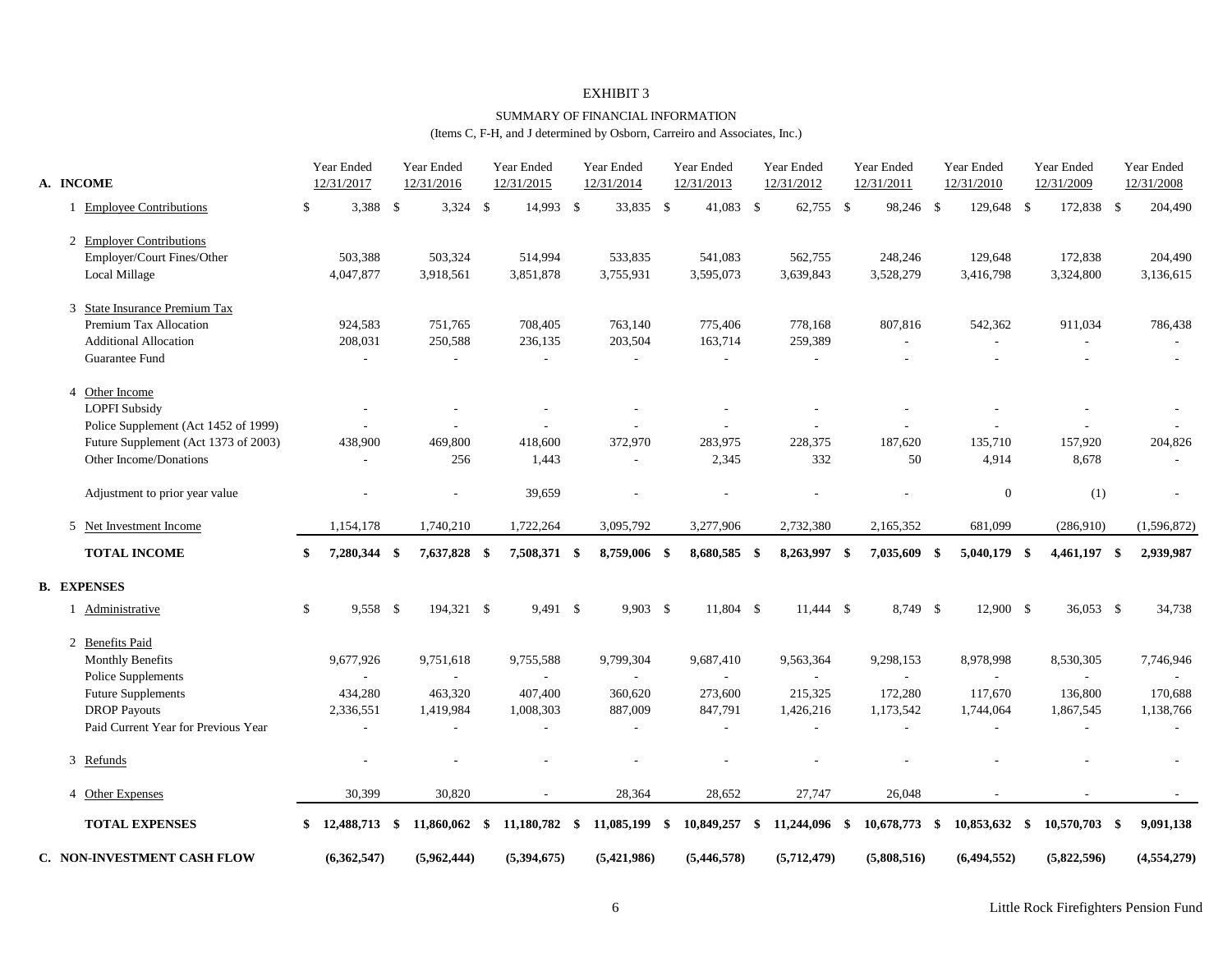EXHIBIT 3 (Continued)

|                                                                                                                                                                                                                                                                                                                                                                                                                                                      |                                                                                                      | 12/31/2017      | 12/31/2016 | 12/31/2015                                                                                                      | 12/31/2014                  | 12/31/2013 | 12/31/2012    | 12/31/2011    | 12/31/2010    | 12/31/2009               | 12/31/2008 |
|------------------------------------------------------------------------------------------------------------------------------------------------------------------------------------------------------------------------------------------------------------------------------------------------------------------------------------------------------------------------------------------------------------------------------------------------------|------------------------------------------------------------------------------------------------------|-----------------|------------|-----------------------------------------------------------------------------------------------------------------|-----------------------------|------------|---------------|---------------|---------------|--------------------------|------------|
| D. ASSETS (at book value)                                                                                                                                                                                                                                                                                                                                                                                                                            |                                                                                                      |                 |            |                                                                                                                 |                             |            |               |               |               |                          |            |
| 1 Cash & Checking Accounts                                                                                                                                                                                                                                                                                                                                                                                                                           |                                                                                                      |                 |            |                                                                                                                 |                             |            |               |               |               | 197,754                  | 1,050,431  |
| 2 Bank Deposits                                                                                                                                                                                                                                                                                                                                                                                                                                      |                                                                                                      | 592,399         | 650,031    | 622,222                                                                                                         | 1,082,072                   | 195,754    | 937,205       | 606,189       | 832,826       | $\overline{\phantom{a}}$ | 14,250,000 |
| 3 Savings and Loan Deposits                                                                                                                                                                                                                                                                                                                                                                                                                          |                                                                                                      |                 |            |                                                                                                                 |                             |            |               |               |               |                          |            |
| 4 Other Cash Equivalents                                                                                                                                                                                                                                                                                                                                                                                                                             |                                                                                                      | 358,112         | 3,424,547  | 1,784,740                                                                                                       | 3,406,206                   | 1,645,537  | 2,904,998     | 4,275,601     | 1,507,305     | 2,221,531                | 5,684,551  |
| 5 US Govt. Securities                                                                                                                                                                                                                                                                                                                                                                                                                                |                                                                                                      |                 |            |                                                                                                                 |                             |            |               |               | 4,594,290     | 6,103,997                | 3,603,537  |
| 6 Non-US Govt Securities                                                                                                                                                                                                                                                                                                                                                                                                                             |                                                                                                      |                 |            |                                                                                                                 |                             |            |               |               |               |                          |            |
| 7 Mortgages                                                                                                                                                                                                                                                                                                                                                                                                                                          |                                                                                                      |                 |            |                                                                                                                 |                             |            |               |               |               |                          |            |
| 8 Corporate Bonds                                                                                                                                                                                                                                                                                                                                                                                                                                    |                                                                                                      |                 |            |                                                                                                                 |                             | 2,253,153  | 2,668,236     | 2,668,236     | 6,235,676     | 10,012,266               | 13,999,616 |
| 9 Common Stocks                                                                                                                                                                                                                                                                                                                                                                                                                                      |                                                                                                      | 39,285,358      | 39,270,983 | 45,160,767                                                                                                      | 46,791,666                  | 49,346,475 | 49,058,478    | 51,188,880    | 51,158,639    | 51,324,343               | 38,365,914 |
| 10 Other                                                                                                                                                                                                                                                                                                                                                                                                                                             |                                                                                                      | 2,720,625       | 4,820,625  | 4,820,623                                                                                                       | 4,780,966                   | 4,943,570  | 4,984,340     | 4,806,268     | 2,878,270     | 3,182,189                | 2,228,190  |
| 11 Payables                                                                                                                                                                                                                                                                                                                                                                                                                                          |                                                                                                      | (3,206)         | (4,528)    | (4, 459)                                                                                                        | (4,607)                     | (1,992)    | (2,089)       | (13,907)      | (32, 574)     | (30, 256)                | (60, 909)  |
| <b>TOTAL ASSETS</b>                                                                                                                                                                                                                                                                                                                                                                                                                                  |                                                                                                      |                 |            | 42,953,288 \$ 48,161,658 \$ 52,383,892 \$                                                                       | 56,056,303 \$ 58,382,496 \$ |            | 60,551,168 \$ | 63,531,267 \$ | 67,174,431 \$ | 73,011,824 \$ 79,121,330 |            |
| E. TOTAL MARKET VALUE                                                                                                                                                                                                                                                                                                                                                                                                                                |                                                                                                      |                 |            | 53,560,872 \$ 54,410,753 \$ 59,016,282 \$ 67,185,634 \$ 70,004,770 \$ 67,100,228 \$ 66,306,657 \$ 73,204,203 \$ |                             |            |               |               |               | 72,865,809 \$            | 69,120,422 |
| F. SUMMARY OF NET INVESTMENT RETURNS<br>Book Value Rate of Return<br>10 Year Average Return                                                                                                                                                                                                                                                                                                                                                          |                                                                                                      | 2.57%<br>2.68%  | 3.52%      | 3.23%                                                                                                           | 5.56%                       | 5.67%      | 4.50%         | 3.37%         | 0.98%         | $-0.38%$                 | $-1.92%$   |
| Market Value Rate of Return<br>10 Year Average Return                                                                                                                                                                                                                                                                                                                                                                                                |                                                                                                      | 10.76%<br>3.82% | 2.42%      | $-4.30%$                                                                                                        | 3.87%                       | 12.97%     | 10.25%        | $-1.55%$      | 9.81%         | 14.45%                   | $-16.26%$  |
| Note: The assumed liability discount rate is 5%. If<br>the plan does not realize an investment return of<br>5% or more over the long term, the ultimate cost of<br>the plan will be greater than the liabilities shown in<br>this report. That is: the plan would need more<br>money to meet its obligations. Please review the<br>cover letter for a discussion of other risk factors.<br><b>Current Assumption</b><br>Actual Market Rate of Return | 20.00%<br>15.00%<br>10.00%<br>5.00%<br>$0.00\%$<br>$-5.00%$<br>$-10.00\%$<br>$-15.00%$<br>$-20.00\%$ |                 | 12/31/2017 | 12/31/2016<br>12/31/2015                                                                                        | 12/31/2014                  | 12/31/2013 | 12/31/2012    | 12/31/2011    | 12/31/2010    | 12/31/2009               | 12/31/2008 |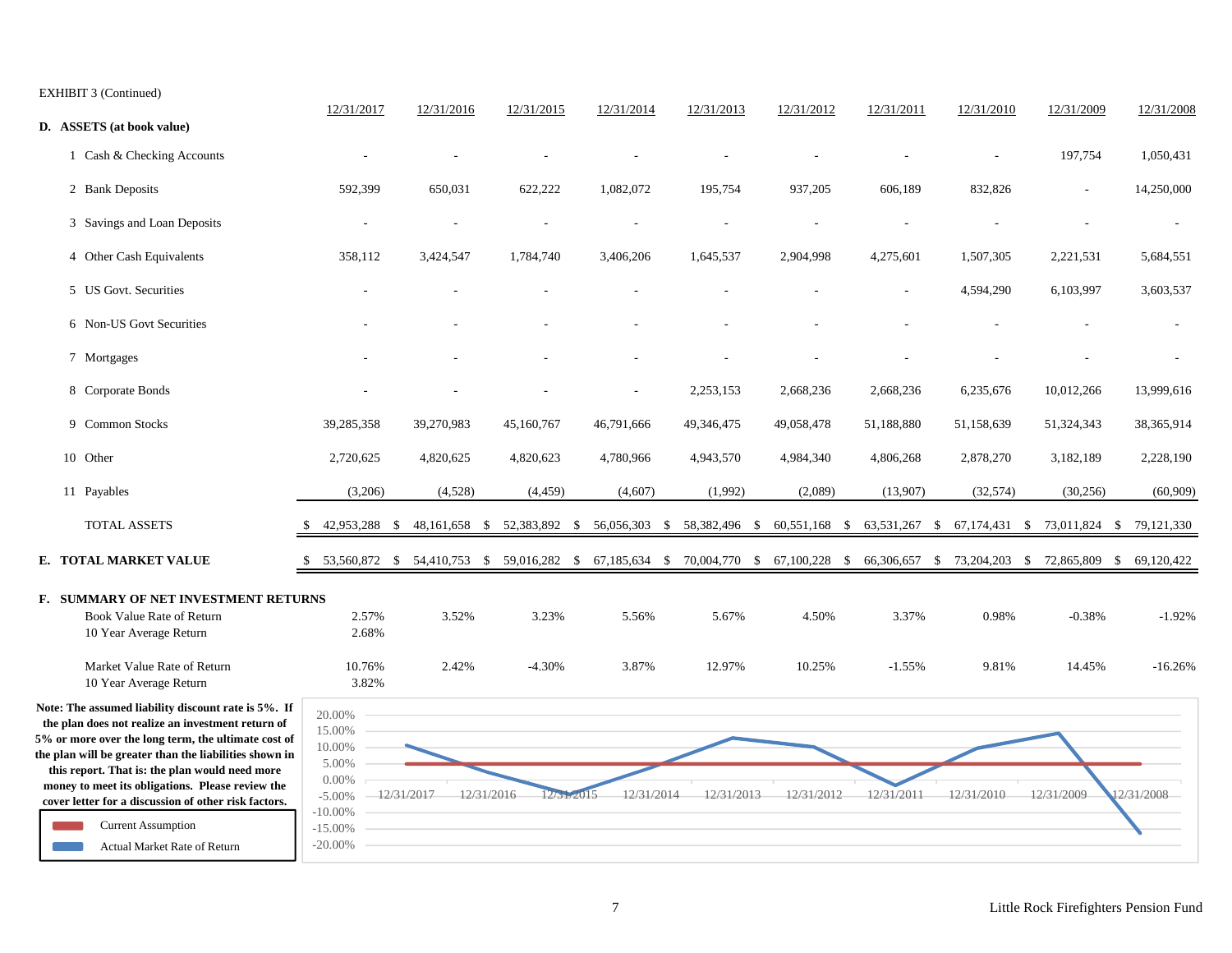EXHIBIT 3 (Continued)

|    |                                 | 12/31/2017 |                                             | 12/31/2016 12/31/2015 12/31/2014 |            | 12/31/2013 |
|----|---------------------------------|------------|---------------------------------------------|----------------------------------|------------|------------|
| G. | <b>TOTAL MARKET VALUE</b>       |            |                                             |                                  |            |            |
|    | Market Value, end of year       |            | 53,560,872 54,410,753 59,016,282 67,185,634 |                                  |            | 70,004,770 |
|    | (Used for GASB calculations)    |            |                                             |                                  |            |            |
|    | Market Value, beginning of year |            | 54,410,753 59,016,282 67,185,634            |                                  | 70.004.770 | 67.100.228 |

#### H. **DEVELOPMENT OF ACTUARIAL VALUE OF ASSETS**

| 1.  | Actuarial Value of Assets, beginning of year                     | 58,648,222    | 61,608,082    | 64,494,769  | 65,598,286  | 65,842,124  |
|-----|------------------------------------------------------------------|---------------|---------------|-------------|-------------|-------------|
| 2.  | Non Investment Net Cash Flow                                     | (6,362,547)   | (5.962.444)   | (5,394,675) | (5.421.986) | (5,446,578) |
| 3.  | Development of Investment Income                                 |               |               |             |             |             |
|     | (a) Total Market Investment Income (I1-I2-J2)                    | 5,512,667     | 1,356,915     | (2,774,677) | 2,602,850   | 8,351,120   |
|     | (b) Assumed Rate for Immediate Recognition                       | 5%            | 5%            | 5%          | 5%          | 5%          |
|     | (c) Amount for Immediate Recognition $(J1 x b)$                  | 2,932,411     | 3,080,404     | 3,224,738   | 3,279,914   | 3,292,106   |
|     | (d) Amount for Phased In Recognition (a-c)                       | 2,580,255     | (1,723,489)   | (5,999,415) | (677,065)   | 5,059,013   |
|     | (e) Phased In Recognition                                        |               |               |             |             |             |
|     | Current year : $20\%$ of 3(d)                                    | 516,051       | (344, 698)    | (1,199,883) | (135, 413)  | 1,011,803   |
|     | <b>First Prior Year</b>                                          | (344, 698)    | (1, 199, 883) | (135, 413)  | 1,011,803   | 590,371     |
|     | Second Prior Year                                                | (1, 199, 883) | (135, 413)    | 1,011,803   | 590,371     | (983, 629)  |
|     | Third Prior Year                                                 | (135, 413)    | 1,011,803     | 590,371     | (983, 629)  | 555,422     |
|     | Fourth Prior Year                                                | 1,011,803     | 590,371       | (983, 629)  | 555,422     | 736,666     |
|     | <b>Total Phased In Recognition</b>                               | (152, 140)    | (77, 820)     | (716, 751)  | 1,038,554   | 1,910,633   |
| (f) | Actuarial Value Investment Income<br>$(3(c) + 3(e))$             | 2,780,271     | 3,002,584     | 2,507,988   | 4,318,468   | 5,202,739   |
| 4.  | Actuarial Value of Assets, End of year<br>$(1+2+3(f))$           | 55,065,946    | 58,648,222    | 61,608,082  | 64,494,769  | 65,598,286  |
| 5.  | Net Investment Return on the<br><b>Actuarial Value of Assets</b> | 5.0%          | 5.1%          | 4.1%        | 6.9%        | 8.2%        |

Note: The Pension Review Board's Board Rule #11 first applies this methodology to determine the Actuarial Value of Assets for the 12/31/99 actuarial valuation report. Different methods were used to determine the Actuarial Value of Assets for the 12/31/98 and earlier reports.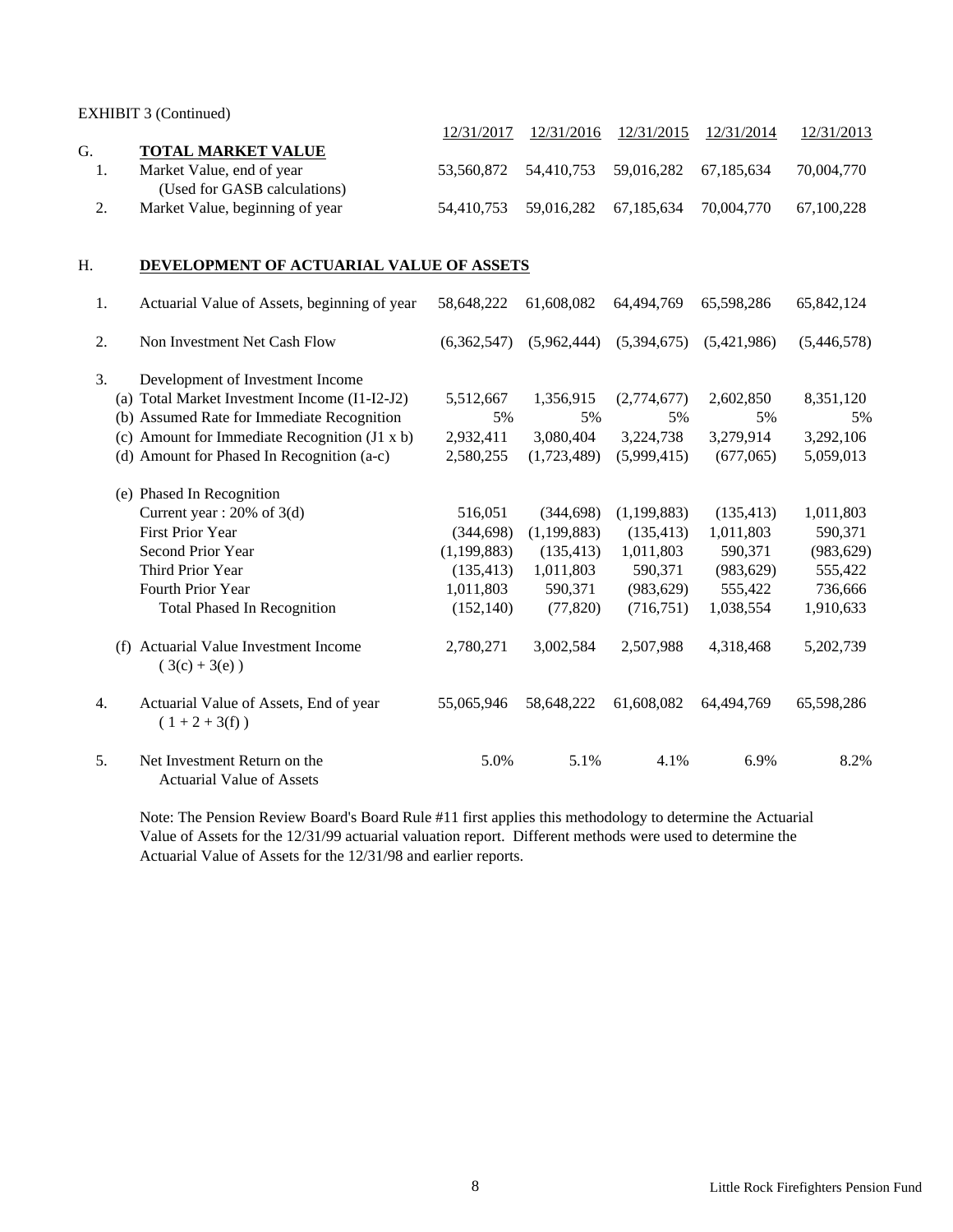#### COMPARISON WITH PRIOR YEARS

This exhibit compares the current valuation results with those of prior years.

|             |        |                  |                       |                  | Actuarially  |            | Unfunded   |            |
|-------------|--------|------------------|-----------------------|------------------|--------------|------------|------------|------------|
|             |        |                  | <b>Active Members</b> |                  | Computed     |            | Actuarial  |            |
| Valuation   |        | Part-Paid/       |                       | Full Paid        | Employer     | Valuation  | Accrued    | Funded     |
| <b>Date</b> |        | Volunteer        | Full Paid             | Salary           | Contribution | Assets     | Liability  | Percentage |
| 12/31/1989  |        | 0                | 227                   | 6,984,680        | 2,062,111    | 28,590,000 | 18,730,000 | 60.4%      |
| 12/31/1991  |        | $\theta$         | 210                   | 6,992,608        | 1,994,457    | 33,620,000 | 16,550,000 | 67.0%      |
| 12/31/1993  | $\ast$ | 0                | 191                   | 6,813,155        | 3,482,725    | 40,213,736 | 29,466,060 | 57.7%      |
| 12/31/1995  |        | 0                | 149                   | 5,756,728        | 3,665,888    | 47,364,321 | 28,995,526 | 62.0%      |
| 12/31/1997  | $\ast$ | $\boldsymbol{0}$ | 117                   | 4,973,319        | 3,544,582    | 61,541,957 | 22,032,696 | 73.6%      |
| 12/31/1999  | $\ast$ | $\boldsymbol{0}$ | 88                    | 4,050,671        | 2,953,799    | 77,434,021 | 15,036,521 | 83.7%      |
| 12/31/2001  | $\ast$ | 0                | 63                    | 3,162,756        | 3,635,690    | 88,976,274 | 16,536,395 | 84.3%      |
| 12/31/2003  |        | 0                | 44                    | 2,363,860        | 4,262,235    | 88,975,164 | 17,744,246 | 83.4%      |
| 12/31/2005  | $\ast$ | 0                | 5                     | 278,939          | 7,925,747    | 85,232,491 | 36,769,498 | 69.9%      |
| 12/31/2007  | $\ast$ | $\boldsymbol{0}$ |                       | 51,914           | 9,177,570    | 86,470,585 | 41,871,994 | 67.4%      |
| 12/31/2008  |        | $\overline{0}$   |                       | 50,640           | 7,933,199    | 84,066,463 | 36,188,835 | 69.9%      |
| 12/31/2009  | $\ast$ | 0                | $\overline{0}$        | $\mathbf{0}$     | 14,836,074   | 81,116,764 | 65,799,085 | 55.2%      |
| 12/31/2010  |        | $\theta$         | $\overline{0}$        | $\boldsymbol{0}$ | 15,782,588   | 76,563,099 | 69,996,948 | 52.2%      |
| 12/31/2011  |        | 0                | $\overline{0}$        | $\boldsymbol{0}$ | 16,659,021   | 71,068,737 | 73,883,990 | 49.0%      |
| 12/31/2012  | $\ast$ | 0                | $\overline{0}$        | $\boldsymbol{0}$ | 16,707,938   | 65,842,124 | 74,100,942 | 47.0%      |
| 12/31/2013  | $\ast$ | 0                | $\Omega$              | $\boldsymbol{0}$ | 16,369,471   | 65,598,286 | 72,599,814 | 47.5%      |
| 12/31/2014  | ∗      | 0                | $\boldsymbol{0}$      | $\boldsymbol{0}$ | 16,655,562   | 64,494,768 | 73,868,649 | 46.6%      |
| 12/31/2015  |        | 0                | $\boldsymbol{0}$      | $\boldsymbol{0}$ | 14,823,559   | 61,608,082 | 65,743,574 | 48.4%      |
| 12/31/2016  |        | 0                | $\boldsymbol{0}$      | $\mathbf{0}$     | 14,317,650   | 58,648,222 | 63,499,833 | 48.0%      |
| 12/31/2017  |        | 0                | $\boldsymbol{0}$      | $\boldsymbol{0}$ | 13,703,688   | 55,065,946 | 60,776,866 | 47.5%      |

\* Denotes that benefits or assumptions were changed relative to the prior valuation

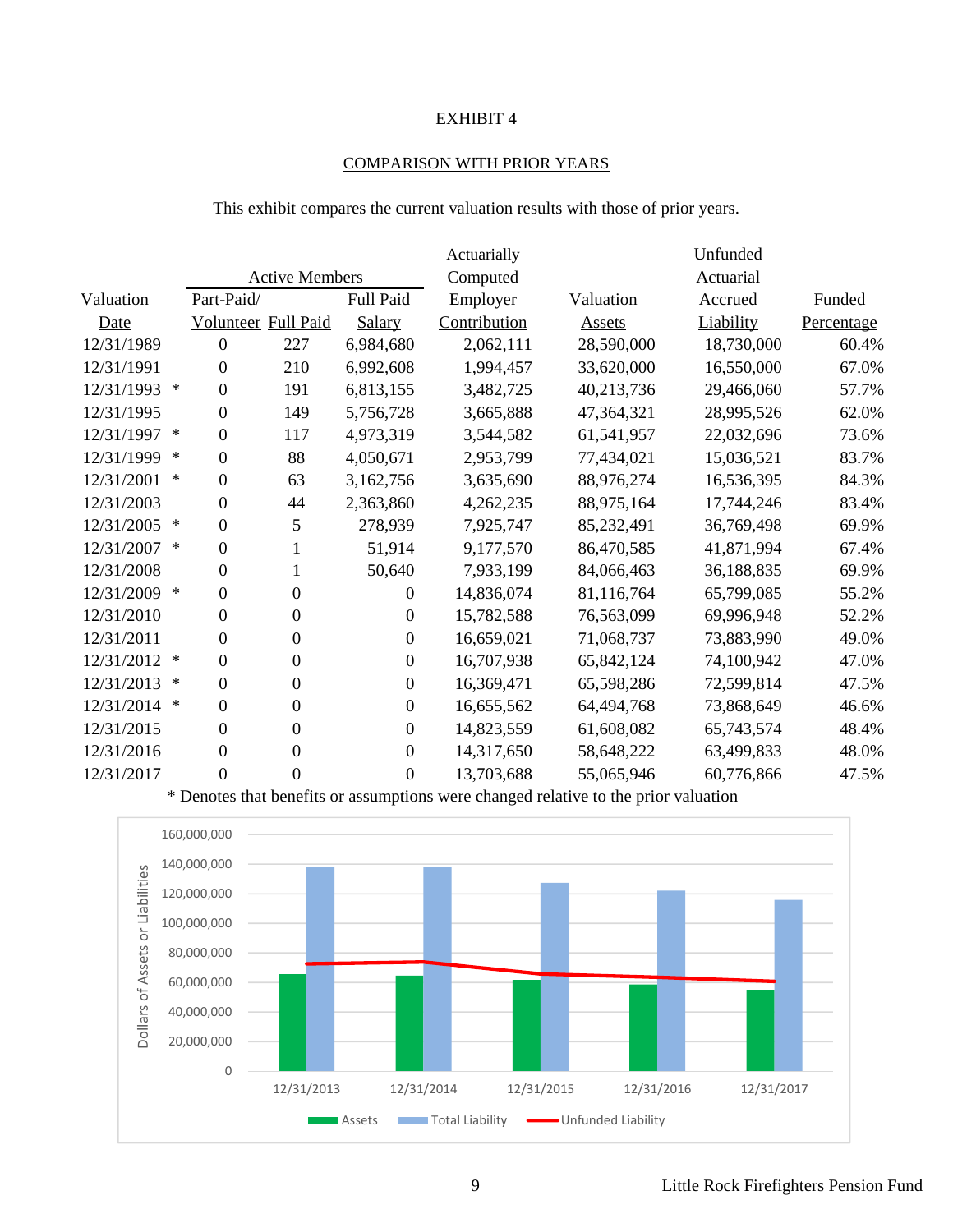#### SHORT CONDITION TEST

The Arkansas General Assembly has stated that the funding objective for these plans is to pay for benefits with contributions that remain level as a percentage of employee payroll. Thus, the long-term condition test is met when the actual contributions are fairly level and are paid when due.

A short condition test can be used to measure a plan's progress. Under the short condition test, the fund's assets are compared with:

- 1) active member contributions,
- 2) the liabilities for future benefits to the present retirees and inactive members, and
- 3) the liabilities for service already redered by active members.

If the plan has been following level cost funding, liability (1) and liability (2) above will almost always be fully covered by the rest of the present assets. In addition, liability (3) above will at least partially funded. The larger the funded portion of liability (3), the stronger the condition of the fund. For a closed fund (i.e. one like yours, where no new members are admitted), the funded portion of liability (3) should be steadily increasing.

The following table illustrates the history of the short condition test for this plan:

|            |                  | <b>Computed Actuarial Liabilities</b> |                  |               |      | Portion of Liabilities |      |
|------------|------------------|---------------------------------------|------------------|---------------|------|------------------------|------|
|            | (1)              | (2)                                   | (3)              |               |      | covered by Assets      |      |
|            | Active           | Retirees,                             | Actives-         |               |      |                        |      |
| Valuation  | Member           | Inactives,                            | Employer         | Valuation     |      |                        |      |
| Date       | Contributions    | and DROP                              | Financed         | <b>Assets</b> | (1)  | (2)                    | (3)  |
| 12/31/1989 | 3,450,000        | 16,160,000                            | 2,771,000        | 28,590,000    | 100% | 100%                   | 324% |
| 12/31/1991 | 3,980,000        | 18,550,000                            | 2,764,000        | 33,620,000    | 100% | 100%                   | 401% |
| 12/31/1993 | 4,372,806        | 27,039,616                            | 38, 267, 374     | 40,213,736    | 100% | 100%                   | 23%  |
| 12/31/1995 | 3,921,702        | 40,649,316                            | 3,178,882        | 47,364,321    | 100% | 100%                   | 88%  |
| 12/31/1997 | 3,581,126        | 52,173,022                            | 27,820,505       | 61,541,957    | 100% | 100%                   | 21%  |
| 12/31/1999 | 3,129,346        | 65,378,804                            | 23,962,391       | 77,434,021    | 100% | 100%                   | 37%  |
| 12/31/2001 | 2,581,353        | 84,091,498                            | 18,839,818       | 88,976,274    | 100% | 100%                   | 12%  |
| 12/31/2003 | 2,057,219        | 90,610,919                            | 14,051,271       | 88,975,164    | 100% | 96%                    | 0%   |
| 12/31/2005 | 248,814          | 119,942,388                           | 1,810,787        | 85,232,491    | 100% | 71%                    | 0%   |
| 12/31/2007 | 53,591           | 127,960,134                           | 328,854          | 86,470,585    | 100% | 68%                    | 0%   |
| 12/31/2008 | 56,629           | 119,877,455                           | 321,214          | 84,066,463    | 100% | 70%                    | 0%   |
| 12/31/2009 | 0                | 146,915,849                           | $\overline{0}$   | 81,116,764    | 100% | 55%                    | 0%   |
| 12/31/2010 | 0                | 146,560,047                           | $\overline{0}$   | 76,563,099    | 100% | 52%                    | 0%   |
| 12/31/2011 | $\boldsymbol{0}$ | 144,952,727                           | $\mathbf{0}$     | 71,068,737    | 100% | 49%                    | 0%   |
| 12/31/2012 | $\boldsymbol{0}$ | 139,943,066                           | $\mathbf{0}$     | 65,842,124    | 100% | 47%                    | 0%   |
| 12/31/2013 | $\boldsymbol{0}$ | 138,198,100                           | $\boldsymbol{0}$ | 65,598,286    | 100% | 47%                    | 0%   |
| 12/31/2014 | $\boldsymbol{0}$ | 138,363,417                           | $\mathbf{0}$     | 64,494,768    | 100% | 47%                    | 0%   |
| 12/31/2015 | $\boldsymbol{0}$ | 127,351,656                           | $\boldsymbol{0}$ | 61,608,082    | 100% | 48%                    | 0%   |
| 12/31/2016 | $\boldsymbol{0}$ | 122,148,055                           | $\boldsymbol{0}$ | 58,648,222    | 100% | 48%                    | 0%   |
| 12/31/2017 | $\boldsymbol{0}$ | 115,842,811                           | $\boldsymbol{0}$ | 55,065,946    | 100% | 48%                    | 0%   |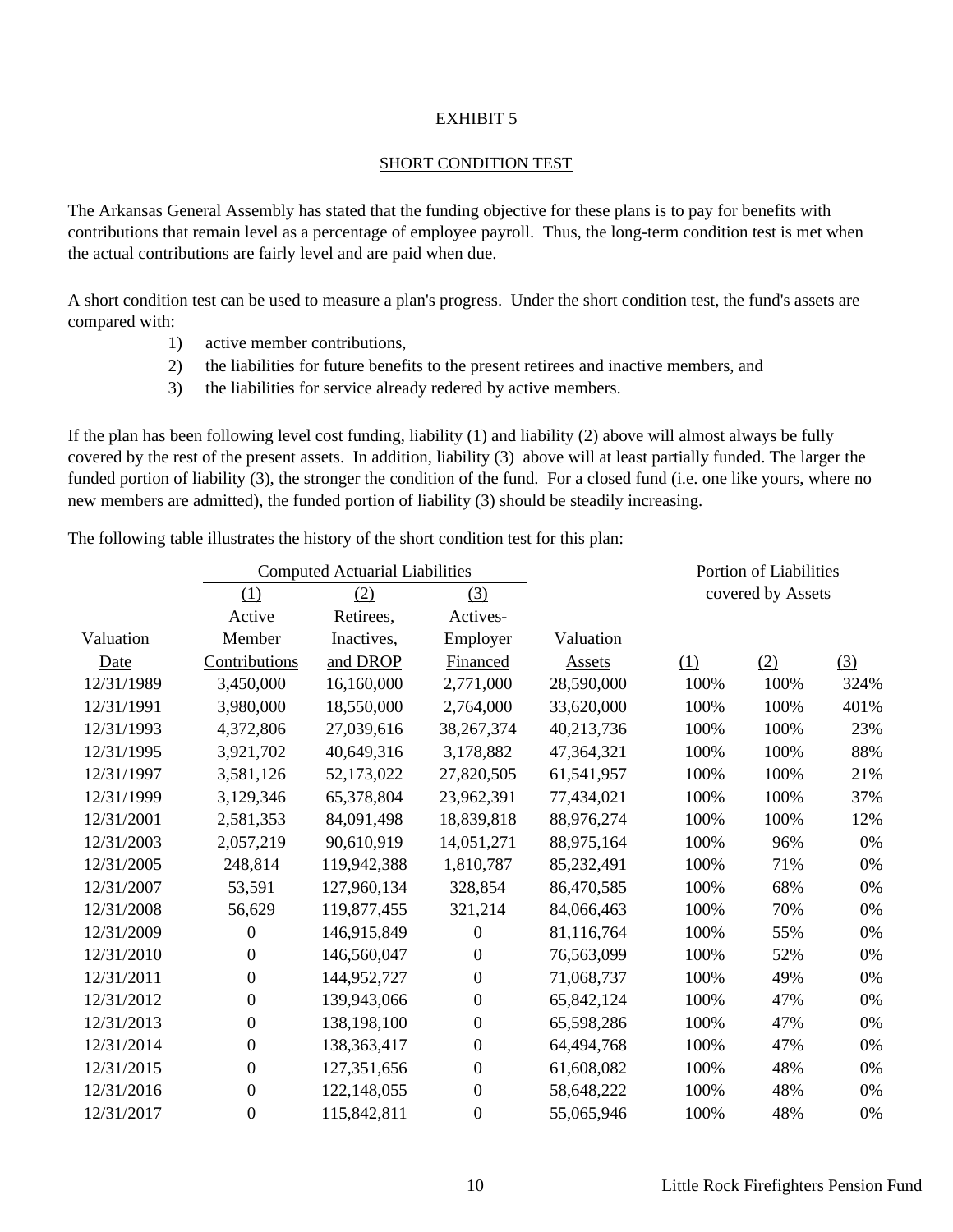#### EMPLOYEE PROFILE

Employee data needed for the valuation was obtained from the records furnished by the Arkansas Fire and Police Pension Review Board. The following table shows a detailed breakdown of the present participants by the number of participants and total salary.

#### Paid Actives

|           |        |                  |                  |                  | Years of Service |                  |                  |                  |                  |
|-----------|--------|------------------|------------------|------------------|------------------|------------------|------------------|------------------|------------------|
|           |        |                  |                  |                  |                  |                  |                  | $30$ or          |                  |
| Age       |        | $0 - 5$          | $5 - 10$         | $10 - 15$        | 15-20            | $20 - 25$        | $25 - 30$        | More             | Total            |
| Under     | Count  | $\boldsymbol{0}$ | $\theta$         | $\overline{0}$   | $\mathbf{0}$     | $\boldsymbol{0}$ | $\boldsymbol{0}$ | $\boldsymbol{0}$ | $\overline{0}$   |
| 25        | Salary | $\boldsymbol{0}$ | $\boldsymbol{0}$ | $\boldsymbol{0}$ | $\boldsymbol{0}$ | $\boldsymbol{0}$ | $\boldsymbol{0}$ | $\boldsymbol{0}$ | $\overline{0}$   |
| 25-29     | Count  | $\overline{0}$   | $\overline{0}$   | $\overline{0}$   | $\overline{0}$   | $\overline{0}$   | $\overline{0}$   | $\overline{0}$   | $\overline{0}$   |
|           | Salary | $\boldsymbol{0}$ | $\boldsymbol{0}$ | $\boldsymbol{0}$ | $\boldsymbol{0}$ | $\boldsymbol{0}$ | $\boldsymbol{0}$ | $\boldsymbol{0}$ | $\mathbf{0}$     |
| 30-34     | Count  | $\overline{0}$   | $\overline{0}$   | $\overline{0}$   | $\overline{0}$   | $\overline{0}$   | $\overline{0}$   | $\overline{0}$   | $\overline{0}$   |
|           | Salary | $\boldsymbol{0}$ | $\boldsymbol{0}$ | $\boldsymbol{0}$ | $\boldsymbol{0}$ | $\boldsymbol{0}$ | $\boldsymbol{0}$ | $\boldsymbol{0}$ | $\mathbf{0}$     |
| 35-39     | Count  | $\overline{0}$   | $\overline{0}$   | $\overline{0}$   | $\overline{0}$   | $\overline{0}$   | $\overline{0}$   | $\overline{0}$   | $\overline{0}$   |
|           | Salary | $\mathbf{0}$     | $\boldsymbol{0}$ | $\boldsymbol{0}$ | $\boldsymbol{0}$ | $\boldsymbol{0}$ | $\boldsymbol{0}$ | $\boldsymbol{0}$ | $\overline{0}$   |
| 40-44     | Count  | $\overline{0}$   | $\overline{0}$   | $\boldsymbol{0}$ | $\overline{0}$   | $\overline{0}$   | $\overline{0}$   | $\overline{0}$   | $\overline{0}$   |
|           | Salary | $\mathbf{0}$     | $\boldsymbol{0}$ | $\boldsymbol{0}$ | $\mathbf{0}$     | $\boldsymbol{0}$ | $\boldsymbol{0}$ | $\overline{0}$   | $\overline{0}$   |
| 45-49     | Count  | $\overline{0}$   | $\overline{0}$   | $\overline{0}$   | $\overline{0}$   | $\overline{0}$   | $\overline{0}$   | $\overline{0}$   | $\overline{0}$   |
|           | Salary | $\boldsymbol{0}$ | $\boldsymbol{0}$ | $\boldsymbol{0}$ | $\boldsymbol{0}$ | $\boldsymbol{0}$ | $\boldsymbol{0}$ | $\boldsymbol{0}$ | $\overline{0}$   |
| 50-54     | Count  | $\overline{0}$   | $\overline{0}$   | $\overline{0}$   | $\overline{0}$   | $\overline{0}$   | $\overline{0}$   | $\overline{0}$   | $\theta$         |
|           | Salary | $\boldsymbol{0}$ | $\boldsymbol{0}$ | $\boldsymbol{0}$ | $\overline{0}$   | $\boldsymbol{0}$ | $\boldsymbol{0}$ | $\boldsymbol{0}$ | $\theta$         |
| 55-59     | Count  | $\overline{0}$   | $\overline{0}$   | $\overline{0}$   | $\overline{0}$   | $\boldsymbol{0}$ | $\boldsymbol{0}$ | $\overline{0}$   | $\overline{0}$   |
|           | Salary | $\boldsymbol{0}$ | $\boldsymbol{0}$ | $\boldsymbol{0}$ | $\boldsymbol{0}$ | $\boldsymbol{0}$ | $\boldsymbol{0}$ | $\boldsymbol{0}$ | $\overline{0}$   |
| $60 - 64$ | Count  | $\overline{0}$   | $\overline{0}$   | $\overline{0}$   | $\overline{0}$   | $\overline{0}$   | $\overline{0}$   | $\overline{0}$   | $\overline{0}$   |
|           | Salary | $\boldsymbol{0}$ | $\boldsymbol{0}$ | $\boldsymbol{0}$ | $\boldsymbol{0}$ | $\boldsymbol{0}$ | $\boldsymbol{0}$ | $\boldsymbol{0}$ | $\boldsymbol{0}$ |
| 65 &      | Count  | $\overline{0}$   | $\overline{0}$   | $\overline{0}$   | $\overline{0}$   | $\overline{0}$   | $\overline{0}$   | $\overline{0}$   | $\overline{0}$   |
| Over      | Salary | $\boldsymbol{0}$ | $\boldsymbol{0}$ | $\boldsymbol{0}$ | $\boldsymbol{0}$ | $\boldsymbol{0}$ | $\boldsymbol{0}$ | $\boldsymbol{0}$ | $\boldsymbol{0}$ |
| Total     | Count  | $\overline{0}$   | 0                | $\Omega$         | $\overline{0}$   | $\overline{0}$   | $\overline{0}$   | 0                | $\Omega$         |
|           |        | $\overline{0}$   | 0                | $\boldsymbol{0}$ | $\overline{0}$   | $\overline{0}$   | $\overline{0}$   | $\overline{0}$   | 0                |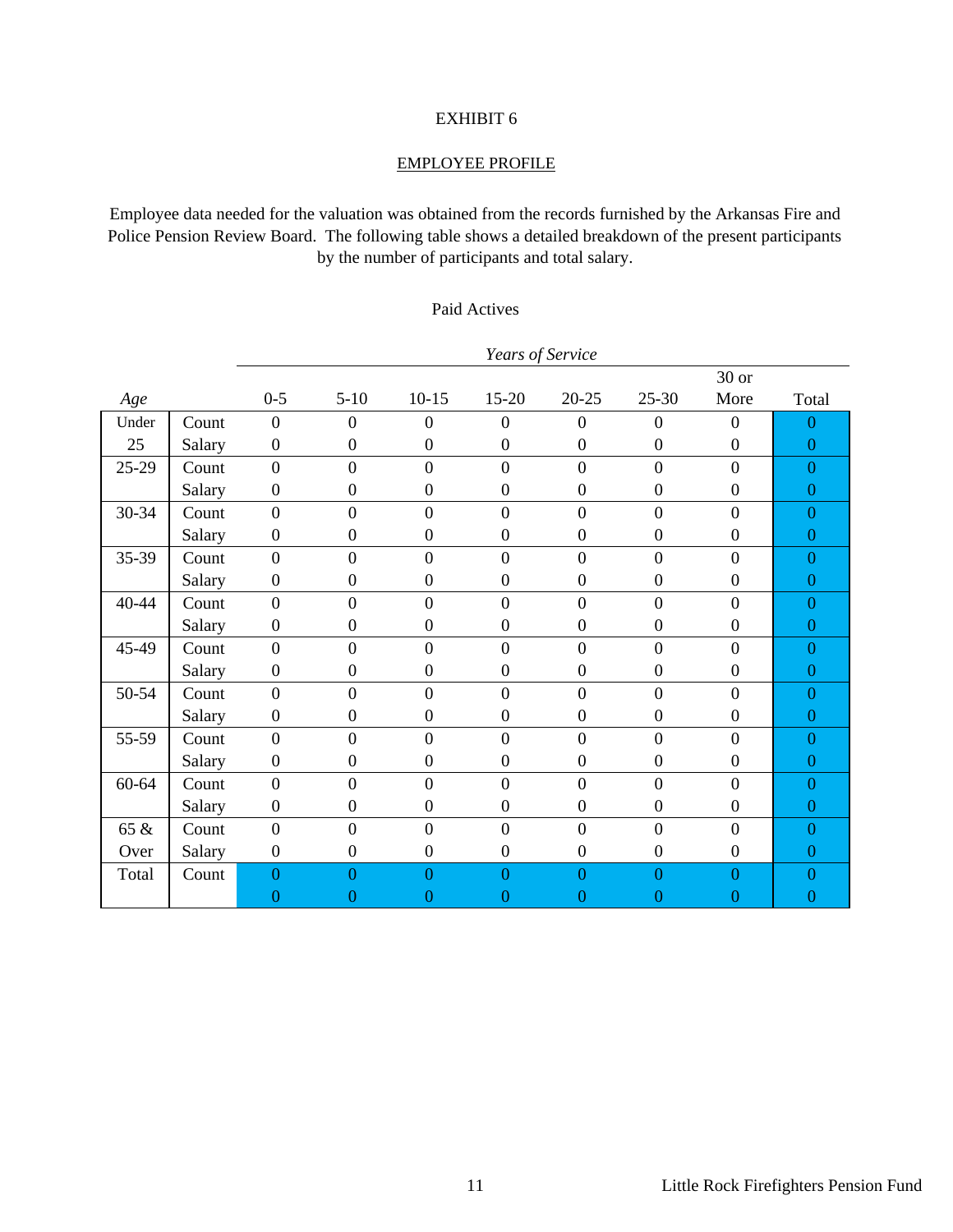#### INACTIVE PROFILE

Employee data needed for the valuation was obtained from the records furnished by the Arkansas Fire and Police Pension Review Board. The following table shows a detailed breakdown of the present payees by the number of payees and total annual benefit.

#### Retirees and Survivors

|       |         |                  | <b>Years since Retirement</b> |                  |                  |                  |                  |                     |                     |
|-------|---------|------------------|-------------------------------|------------------|------------------|------------------|------------------|---------------------|---------------------|
|       |         |                  |                               |                  |                  |                  |                  | $10$ or             |                     |
| Age   |         | $0-1$            | $1-2$                         | $2 - 3$          | $3 - 4$          | $4 - 5$          | $5 - 10$         | More                | Total               |
| Under | Count   | $\overline{0}$   | $\theta$                      | $\Omega$         | $\mathbf{0}$     | $\overline{0}$   | $\overline{0}$   | $\overline{2}$      | $\overline{2}$      |
| 40    | Benefit | $\boldsymbol{0}$ | $\boldsymbol{0}$              | $\boldsymbol{0}$ | $\boldsymbol{0}$ | $\boldsymbol{0}$ | $\boldsymbol{0}$ | 39,681              | 39,681              |
| 40-44 | Count   | $\theta$         | $\overline{0}$                | $\overline{0}$   | $\overline{0}$   | $\overline{0}$   | $\overline{0}$   | $\overline{0}$      | $\overline{0}$      |
|       | Benefit | $\mathbf{0}$     | $\boldsymbol{0}$              | $\boldsymbol{0}$ | $\boldsymbol{0}$ | $\boldsymbol{0}$ | $\boldsymbol{0}$ | $\boldsymbol{0}$    | $\mathbf{0}$        |
| 45-49 | Count   | $\overline{0}$   | $\overline{0}$                | $\overline{0}$   | $\overline{0}$   | $\overline{0}$   | $\overline{0}$   | $\overline{0}$      | $\overline{0}$      |
|       | Benefit | $\mathbf{0}$     | $\boldsymbol{0}$              | $\mathbf{0}$     | $\boldsymbol{0}$ | $\boldsymbol{0}$ | $\mathbf{0}$     | $\boldsymbol{0}$    | $\overline{0}$      |
| 50-54 | Count   | $\theta$         | $\overline{0}$                | $\overline{0}$   | $\overline{0}$   | $\overline{0}$   | $\overline{0}$   | 1                   |                     |
|       | Benefit | $\mathbf{0}$     | $\boldsymbol{0}$              | $\mathbf{0}$     | $\boldsymbol{0}$ | $\boldsymbol{0}$ | $\mathbf{0}$     | 32,793              | 32,793              |
| 55-59 | Count   | $\overline{0}$   | $\overline{0}$                | $\boldsymbol{0}$ | $\boldsymbol{0}$ | $\boldsymbol{0}$ | $\overline{4}$   | 6                   | 10                  |
|       | Benefit | $\mathbf{0}$     | $\boldsymbol{0}$              | $\boldsymbol{0}$ | $\boldsymbol{0}$ | $\boldsymbol{0}$ | 142,000          | 186,201             | 328,202             |
| 60-64 | Count   | $\overline{0}$   | $\overline{0}$                | $\overline{0}$   | $\overline{3}$   | $\overline{0}$   | 11               | 24                  | 38                  |
|       | Benefit | $\mathbf{0}$     | $\boldsymbol{0}$              | $\boldsymbol{0}$ | 114,801          | $\boldsymbol{0}$ | 441,829          | 836,436             | 1,393,065           |
| 65-69 | Count   | $\overline{0}$   | $\boldsymbol{0}$              |                  | $\mathbf{0}$     |                  | 10               | 67                  | 79                  |
|       | Benefit | $\mathbf{0}$     | $\boldsymbol{0}$              | 39,604           | $\boldsymbol{0}$ | 46,060           | 411,007          | 2,353,325           | 2,849,996           |
| 70-74 | Count   | $\theta$         | $\theta$                      | $\Omega$         | $\overline{0}$   | $\overline{0}$   | 6                | 51                  | 57                  |
|       | Benefit | $\mathbf{0}$     | $\boldsymbol{0}$              | $\overline{0}$   | $\boldsymbol{0}$ | $\boldsymbol{0}$ | 276,852          |                     | 1,816,229 2,093,081 |
| 75-79 | Count   | $\theta$         | $\overline{0}$                | $\overline{0}$   | $\overline{0}$   | $\overline{0}$   | $\overline{0}$   | 45                  | 45                  |
|       | Benefit | $\mathbf{0}$     | $\boldsymbol{0}$              | $\boldsymbol{0}$ | $\mathbf{0}$     | $\boldsymbol{0}$ | $\boldsymbol{0}$ | 1,329,218           | 1,329,218           |
| 80-84 | Count   | $\theta$         | $\overline{0}$                | $\overline{0}$   | $\overline{0}$   | $\boldsymbol{0}$ | $\overline{0}$   | 27                  | 27                  |
|       | Benefit | $\mathbf{0}$     | $\boldsymbol{0}$              | $\mathbf{0}$     | $\boldsymbol{0}$ | $\boldsymbol{0}$ | $\boldsymbol{0}$ | 840,113             | 840,113             |
| 85 &  | Count   | $\overline{0}$   | $\overline{0}$                | $\overline{0}$   | $\overline{0}$   | $\overline{0}$   | $\overline{0}$   | 27                  | 27                  |
| Over  | Benefit | $\mathbf{0}$     | $\boldsymbol{0}$              | $\overline{0}$   | $\overline{0}$   | $\boldsymbol{0}$ | $\overline{0}$   | 709,635             | 709,635             |
| Total | Count   | $\overline{0}$   | $\Omega$                      |                  | 3                |                  | 31               | 250                 | 286                 |
|       | Benefit | $\overline{0}$   | $\overline{0}$                | 39,604           | 114,801          | 46,060           |                  | 1,271,687 8,143,631 | 9,615,783           |

This includes 209 retirees with annual benefits of \$7,551,410. This includes 13 disableds with annual benefits of \$296,462. This includes 64 survivors with annual benefits of \$1,767,911.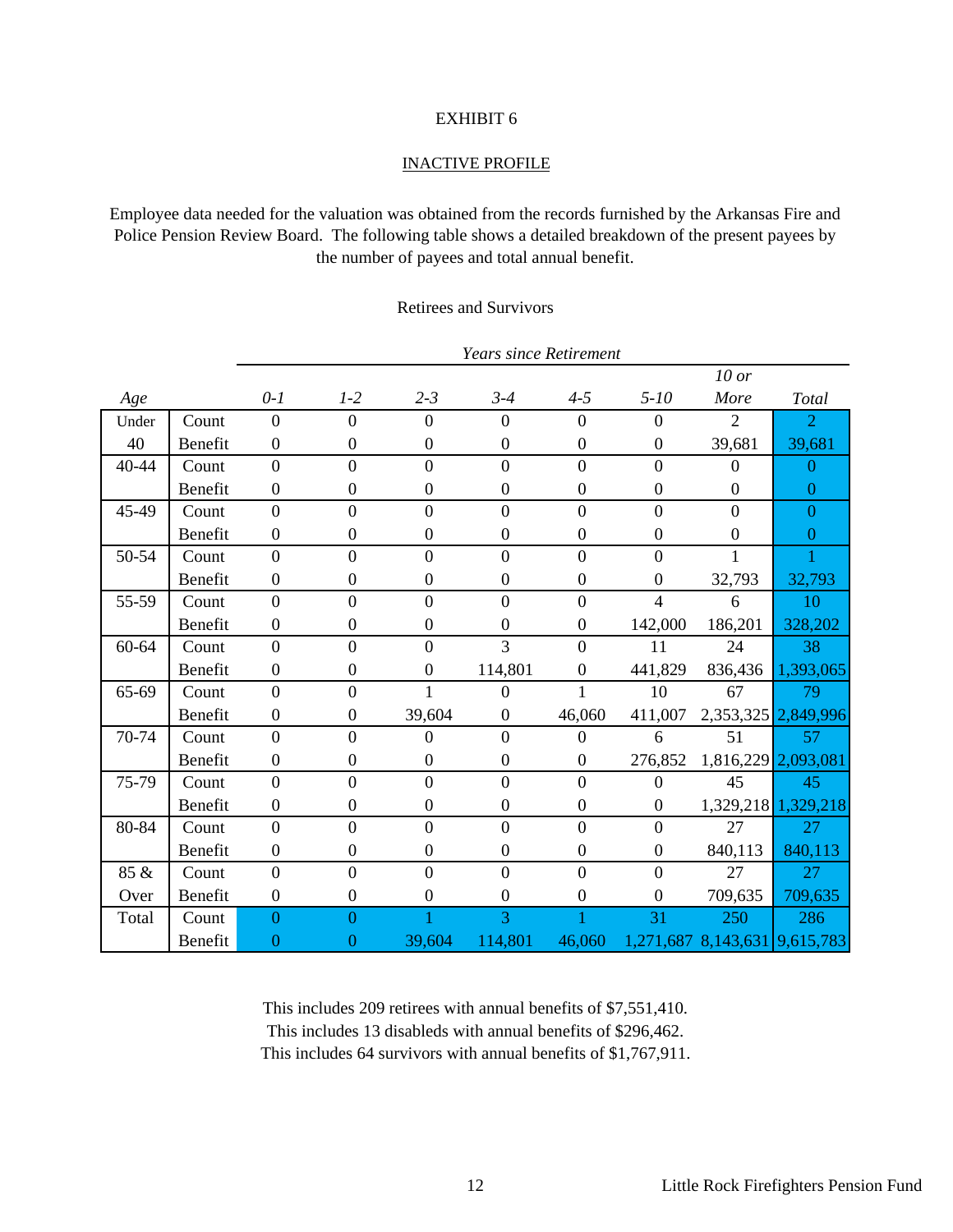#### DEFERRED RETIREMENT OPTION PLAN PROFILE

Employee data needed for the valuation was obtained from the records furnished by the Arkansas Fire and Police Pension Review Board. The following table shows a detailed breakdown of the current participants on DROP by the number of participants and total annual DROP benefit.

#### DROP Participants

|           |         |                  |                  |                  | Years since Election of DROP |                  |                  |                  |
|-----------|---------|------------------|------------------|------------------|------------------------------|------------------|------------------|------------------|
| Age       |         | $0 - 1$          | $1 - 2$          | $2 - 3$          | $3 - 4$                      | $4 - 5$          | $5-10$           | Total            |
|           | Count   | $\boldsymbol{0}$ | $\boldsymbol{0}$ | $\mathbf{0}$     | $\mathbf{0}$                 | $\overline{0}$   | $\theta$         | 0                |
| Under 40  | Benefit | $\boldsymbol{0}$ | $\boldsymbol{0}$ | $\boldsymbol{0}$ | $\boldsymbol{0}$             | $\boldsymbol{0}$ | $\boldsymbol{0}$ | 0                |
| 40-44     | Count   | $\overline{0}$   | $\overline{0}$   | $\overline{0}$   | $\mathbf{0}$                 | $\overline{0}$   | $\overline{0}$   | 0                |
|           | Benefit | $\boldsymbol{0}$ | $\boldsymbol{0}$ | $\mathbf{0}$     | $\boldsymbol{0}$             | $\boldsymbol{0}$ | $\boldsymbol{0}$ | 0                |
| 45-49     | Count   | $\boldsymbol{0}$ | $\boldsymbol{0}$ | $\boldsymbol{0}$ | $\boldsymbol{0}$             | $\boldsymbol{0}$ | $\theta$         | 0                |
|           | Benefit | $\boldsymbol{0}$ | $\boldsymbol{0}$ | $\boldsymbol{0}$ | $\boldsymbol{0}$             | $\boldsymbol{0}$ | $\theta$         | $\Omega$         |
| 50-54     | Count   | $\theta$         | $\mathbf{0}$     | $\mathbf{0}$     | $\boldsymbol{0}$             | $\boldsymbol{0}$ | $\theta$         | 0                |
|           | Benefit | $\boldsymbol{0}$ | $\boldsymbol{0}$ | $\mathbf{0}$     | $\overline{0}$               | $\boldsymbol{0}$ | $\Omega$         | O                |
| 55-59     | Count   | $\overline{0}$   | $\mathbf{0}$     | $\mathbf{0}$     | $\mathbf{0}$                 | $\boldsymbol{0}$ |                  |                  |
|           | Benefit | $\boldsymbol{0}$ | $\boldsymbol{0}$ | $\boldsymbol{0}$ | $\boldsymbol{0}$             | $\boldsymbol{0}$ | 41,124           | 41,124           |
| 60-64     | Count   | $\overline{0}$   | $\overline{0}$   | $\overline{0}$   | $\overline{0}$               | $\boldsymbol{0}$ | $\Omega$         | 0                |
|           | Benefit | $\boldsymbol{0}$ | $\boldsymbol{0}$ | $\boldsymbol{0}$ | $\boldsymbol{0}$             | $\boldsymbol{0}$ | $\boldsymbol{0}$ | $\boldsymbol{0}$ |
| 65-69     | Count   | $\overline{0}$   | $\overline{0}$   | $\mathbf{0}$     | $\boldsymbol{0}$             | $\overline{0}$   | $\Omega$         | 0                |
|           | Benefit | $\boldsymbol{0}$ | $\boldsymbol{0}$ | $\boldsymbol{0}$ | $\boldsymbol{0}$             | $\boldsymbol{0}$ | $\theta$         | 0                |
| 70-74     | Count   | $\overline{0}$   | $\overline{0}$   | $\overline{0}$   | $\overline{0}$               | $\overline{0}$   | $\overline{0}$   | 0                |
|           | Benefit | $\boldsymbol{0}$ | $\boldsymbol{0}$ | $\boldsymbol{0}$ | $\boldsymbol{0}$             | $\boldsymbol{0}$ | $\Omega$         | 0                |
| 75 & Over | Count   | $\overline{0}$   | $\overline{0}$   | $\overline{0}$   | $\mathbf{0}$                 | $\overline{0}$   | $\theta$         | 0                |
|           | Benefit | $\boldsymbol{0}$ | $\boldsymbol{0}$ | $\mathbf{0}$     | $\boldsymbol{0}$             | $\boldsymbol{0}$ | $\Omega$         | $\Omega$         |
| Total     | Count   | $\overline{0}$   | $\overline{0}$   | $\overline{0}$   | $\overline{0}$               | $\overline{0}$   |                  |                  |
|           | Benefit | 0                | 0                | 0                | $\overline{0}$               | $\overline{0}$   | 41,124           | 41,124           |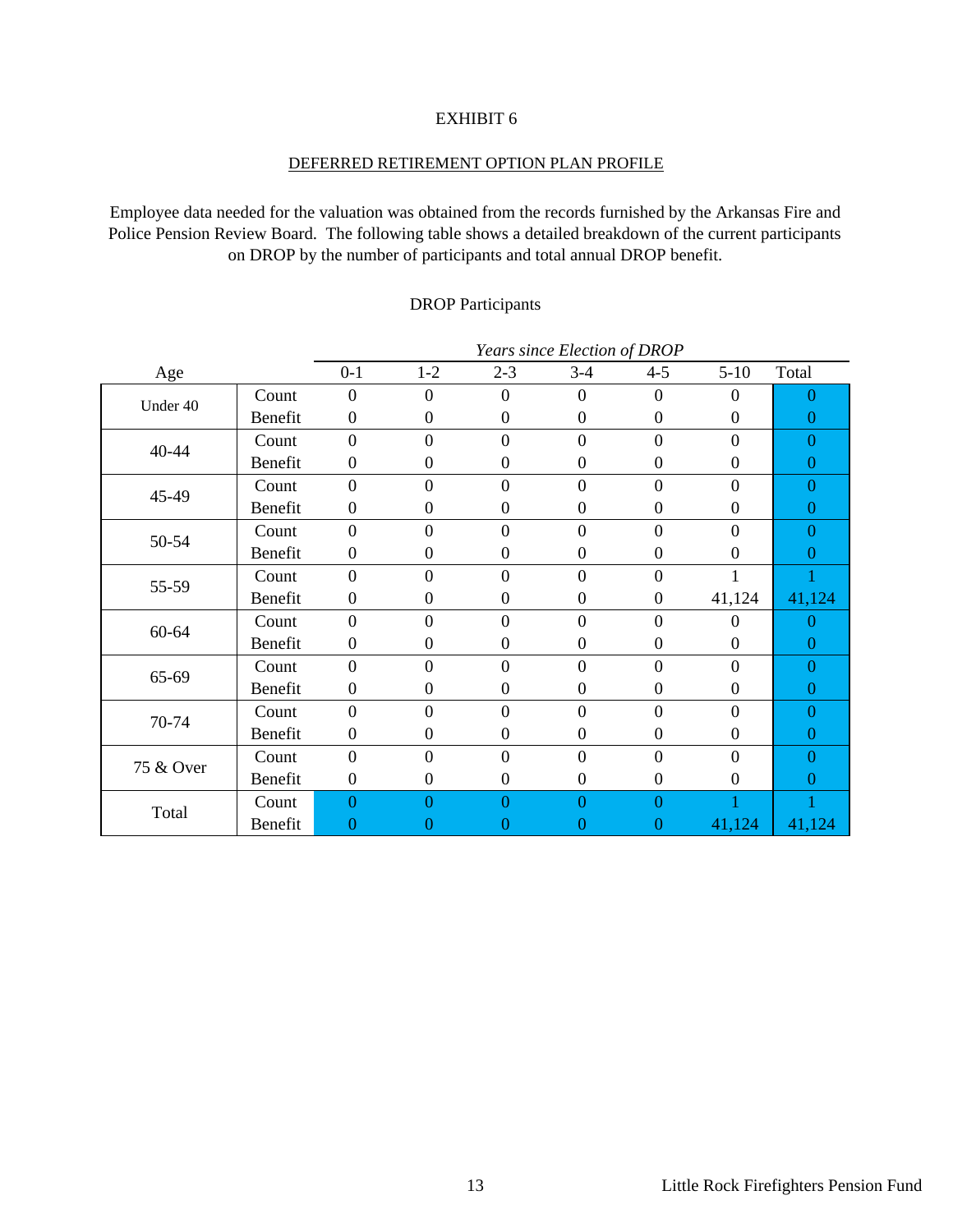#### PRINCIPAL PROVISIONS OF THE PLAN

| <b>EMPLOYEE</b>                           |             |                | Member of Little Rock Fire Department                                                                                                                                                                                                                                                                                                                                   |
|-------------------------------------------|-------------|----------------|-------------------------------------------------------------------------------------------------------------------------------------------------------------------------------------------------------------------------------------------------------------------------------------------------------------------------------------------------------------------------|
| <b>EMPLOYER</b>                           |             |                | Little Rock Fire Department                                                                                                                                                                                                                                                                                                                                             |
| <b>MEMBERSHIP</b>                         |             |                | Condition of Employment. Those hired after 1982 must join the statewide Local<br>Police and Firefighters Retirement System                                                                                                                                                                                                                                              |
| <b>CREDITABLE SERVICE</b>                 |             |                | Determined on basis of service since employment.                                                                                                                                                                                                                                                                                                                        |
| <b>CONTRIBUTIONS</b>                      |             |                |                                                                                                                                                                                                                                                                                                                                                                         |
|                                           | Employee    |                | 6% of salary. Refundable if member terminates before retirement eligibility.                                                                                                                                                                                                                                                                                            |
|                                           | Employer    | 1.<br>2.<br>3. | Matching contribution equal to employee contribution<br>State Insurance Premium Tax Turnback<br><b>Local Millage</b>                                                                                                                                                                                                                                                    |
| <b>FINAL SALARY</b>                       |             |                | Salary attached to the rank of the member at time of retirement, based on regularly<br>scheduled workweek.                                                                                                                                                                                                                                                              |
| DEFERRED RETIREMENT<br><b>OPTION PLAN</b> |             |                | This plan has elected to participate in the Deferred Retirement Option Plan effective<br>01/26/1994. Members who elect to participate have a DROP account that is<br>increased by the monthly amount of their retiremenet benefit as if they had retired<br>as of the date DROP was individually elected. This plan has not elected coverage<br>under Act 1457 of 1999. |
| <b>RETIREMENT BENEFITS</b>                |             |                |                                                                                                                                                                                                                                                                                                                                                                         |
|                                           | Eligibility |                | 20 Years of Service, regardless of age.                                                                                                                                                                                                                                                                                                                                 |
|                                           | Benefit     |                | 50% of final salary, but not less than \$10,500. If service exceeds 20 years, the<br>annual benefit is increased by \$240 for each year over 20, up to \$1,200/year extra.                                                                                                                                                                                              |
|                                           |             |                | If service is more than 25 years, member receives an extra 1.25% (for each year<br>over 25) of Final Salary, payable once the retiree reaches age 60. The benefit<br>cannot exceed 100% of Final Salary.                                                                                                                                                                |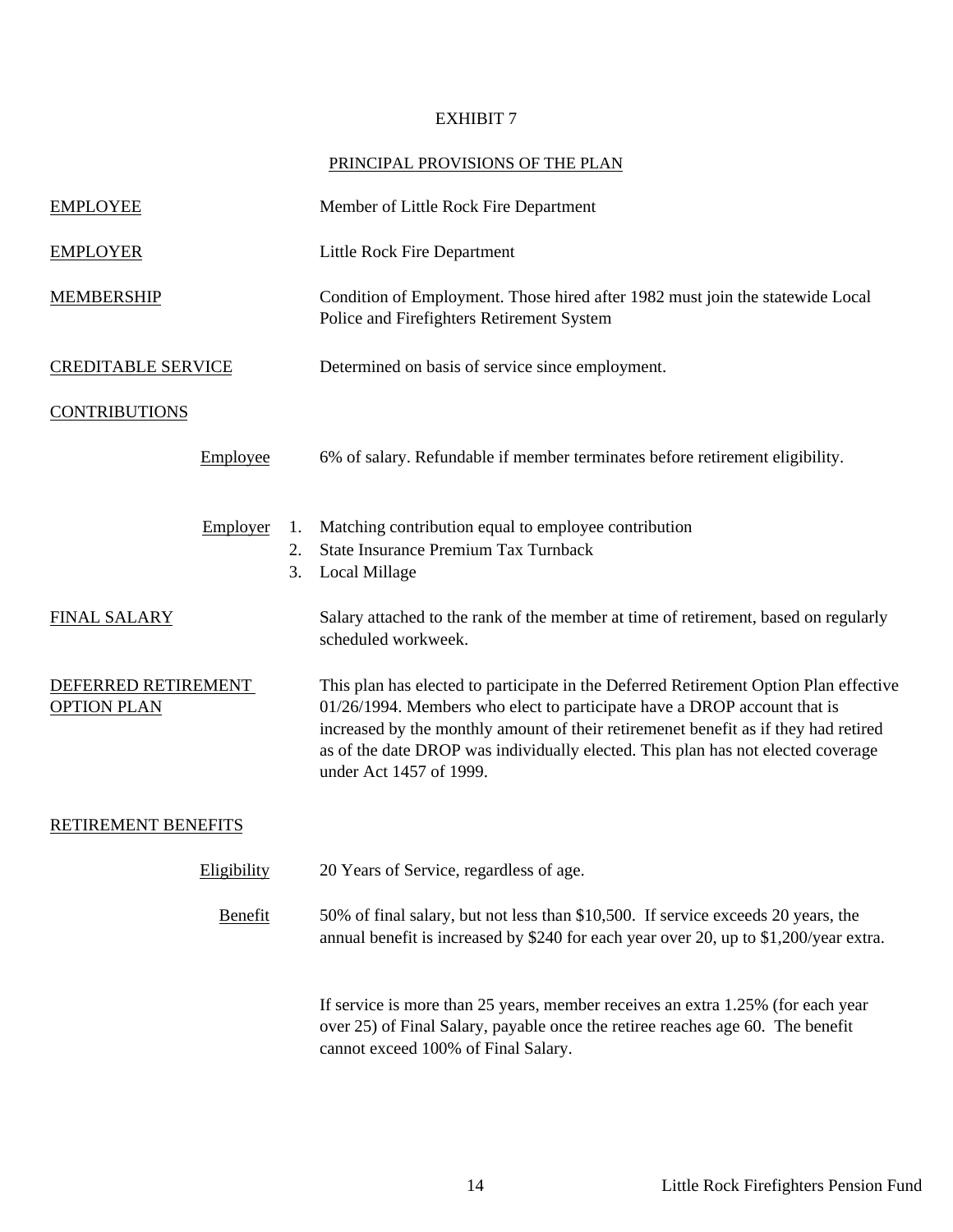#### EXHIBIT 7 (Continued)

#### DEATH BENEFITS

| Eligibility                |    | Death before 20 Years of Service not occurring while performing work in gainful<br>employment outside the department, or death after 20 years. |
|----------------------------|----|------------------------------------------------------------------------------------------------------------------------------------------------|
| Benefit                    | 1. | Widow receives same amount as member is receiving or would be eligible for.                                                                    |
|                            | 2. | Each child under age 19 receives \$1,500/year. If there is no surviving spouse, the<br>child receives the spouse's benefit until age 19.       |
|                            |    |                                                                                                                                                |
| <b>DISABILITY BENEFITS</b> |    |                                                                                                                                                |
| Eligibility                |    | Permanent physical or mental disability not acquired while performing work in<br>gainful employment outside the fire department.               |
| Benefit                    |    | <b>Full Paid Non-duty Disability</b><br>Retirement benefit, but not less than \$10,500/year.                                                   |
|                            |    | <b>Full Paid Duty-related Disability</b><br>Retirement benefit, but not less than 65% of Final Salary or \$10,500/year.                        |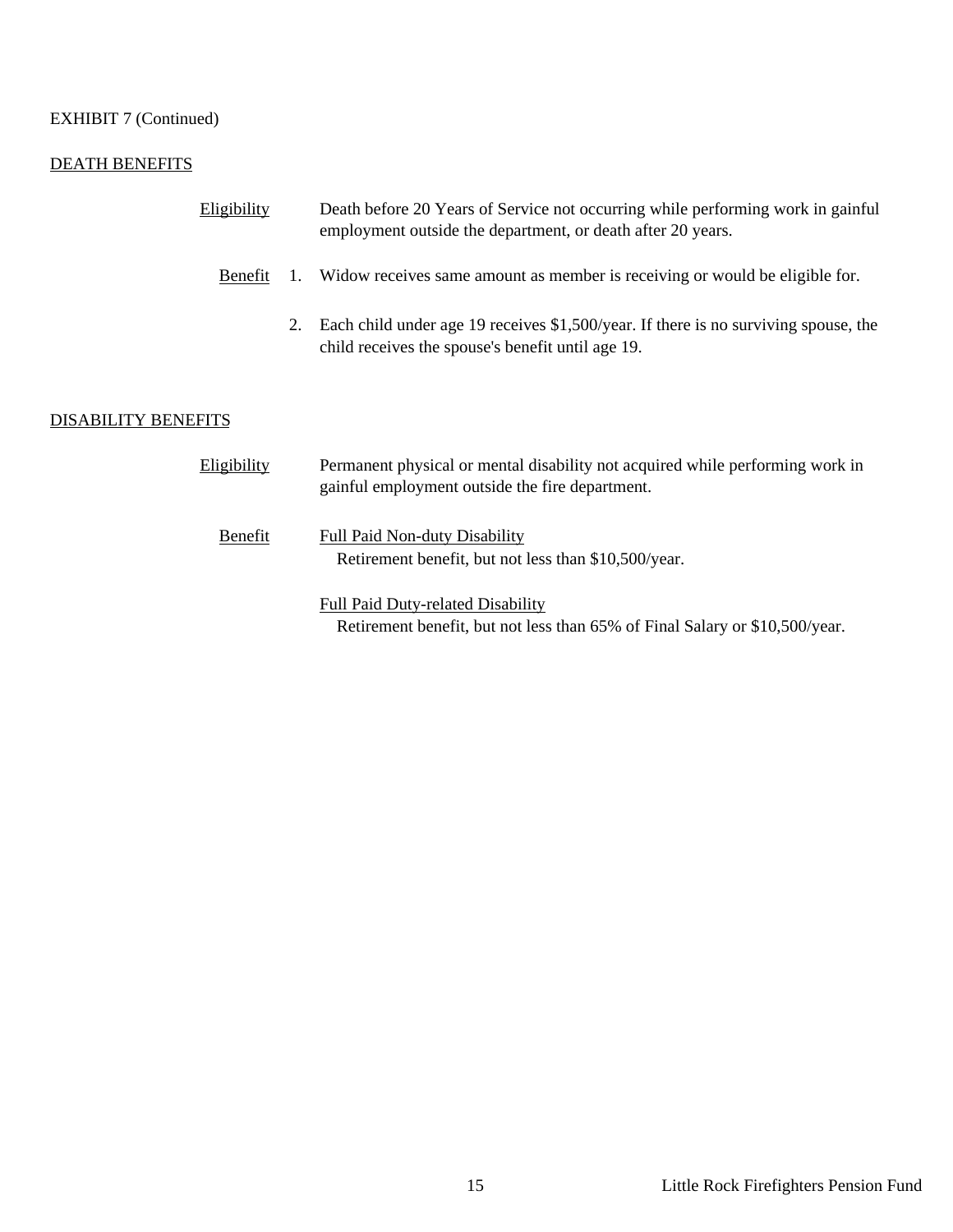#### ACTUARIAL METHODS AND ASSUMPTIONS

The assumptions for this valuation have been selected in accordance with Actuarial Standards of Practice No. 27.The asset valuation method is prescribed in Arkansas Code Annotated 24-11-207. This prescribed asset valuation method directly impacts the investment return assumption. The assumed salary growth is restricted by A.C.A. 24-11-205 in relation to the investment return assumption.

| <b>ACTUARIAL COST</b><br><b>METHOD</b>          | The "entry age normal" cost method has been used.                                                                                                                |              |                                                    |                                                                                                                                                                                                                                                                                                                                  |  |  |
|-------------------------------------------------|------------------------------------------------------------------------------------------------------------------------------------------------------------------|--------------|----------------------------------------------------|----------------------------------------------------------------------------------------------------------------------------------------------------------------------------------------------------------------------------------------------------------------------------------------------------------------------------------|--|--|
| PRE-RETIREMENT<br><b>MORTALITY</b>              | Deaths have been projected on the basis of the 1983 Group Annuity Table for<br>Males, set back five years for females. Mortality rates at a few sample ages are: |              |                                                    |                                                                                                                                                                                                                                                                                                                                  |  |  |
|                                                 | <u>Age</u>                                                                                                                                                       |              | Mort. Rate per 1,000                               |                                                                                                                                                                                                                                                                                                                                  |  |  |
|                                                 | 25                                                                                                                                                               |              | 0.464                                              |                                                                                                                                                                                                                                                                                                                                  |  |  |
|                                                 | 35                                                                                                                                                               |              | 0.860                                              |                                                                                                                                                                                                                                                                                                                                  |  |  |
|                                                 | 45<br>55                                                                                                                                                         |              | 2.183<br>6.131                                     |                                                                                                                                                                                                                                                                                                                                  |  |  |
| POST RETIREMENT<br><b>MORTALITY</b>             | follows:                                                                                                                                                         |              |                                                    | The 1983 Group Annuity Mortality Table was used. For females, the male table<br>was used with a five-year setback. The life expectancy according to this table is as                                                                                                                                                             |  |  |
|                                                 | Age                                                                                                                                                              | <b>Males</b> | Females                                            |                                                                                                                                                                                                                                                                                                                                  |  |  |
|                                                 | 55                                                                                                                                                               | 24.87        | 29.23                                              |                                                                                                                                                                                                                                                                                                                                  |  |  |
|                                                 | 65                                                                                                                                                               | 16.74        | 20.68                                              |                                                                                                                                                                                                                                                                                                                                  |  |  |
| <b>MORTALITY BASIS AND</b><br><b>PROJECTION</b> |                                                                                                                                                                  |              |                                                    | The mortality assumptions do not include a projection for mortality improvement.<br>These rates were chosen after an experience study for 2007-2012. No projection<br>was deemed necessary at this time since the recent experience study did not show<br>significant improvement over an experience study for 2000-2006 deaths. |  |  |
|                                                 |                                                                                                                                                                  |              |                                                    | The computer programs were converted beginning with the December 31, 2015<br>valuation; funding and GASB liabilities calculated using same calculation methods.                                                                                                                                                                  |  |  |
| <b>VOLUNTARY</b>                                |                                                                                                                                                                  |              |                                                    |                                                                                                                                                                                                                                                                                                                                  |  |  |
| <b>TERMINATIONS</b>                             |                                                                                                                                                                  |              | Annual termination rates at a few sample ages are: |                                                                                                                                                                                                                                                                                                                                  |  |  |
|                                                 | <u>Age</u>                                                                                                                                                       |              | Term. Rate per 1,000                               |                                                                                                                                                                                                                                                                                                                                  |  |  |
|                                                 | 25                                                                                                                                                               |              | 35                                                 |                                                                                                                                                                                                                                                                                                                                  |  |  |
|                                                 | 30                                                                                                                                                               |              | 29                                                 |                                                                                                                                                                                                                                                                                                                                  |  |  |
|                                                 | 35                                                                                                                                                               |              | 15                                                 |                                                                                                                                                                                                                                                                                                                                  |  |  |
|                                                 | 40                                                                                                                                                               |              | 6                                                  |                                                                                                                                                                                                                                                                                                                                  |  |  |
|                                                 | 45                                                                                                                                                               |              | 5                                                  |                                                                                                                                                                                                                                                                                                                                  |  |  |
|                                                 | 50                                                                                                                                                               |              | 5                                                  |                                                                                                                                                                                                                                                                                                                                  |  |  |
|                                                 | 55                                                                                                                                                               |              | 5                                                  |                                                                                                                                                                                                                                                                                                                                  |  |  |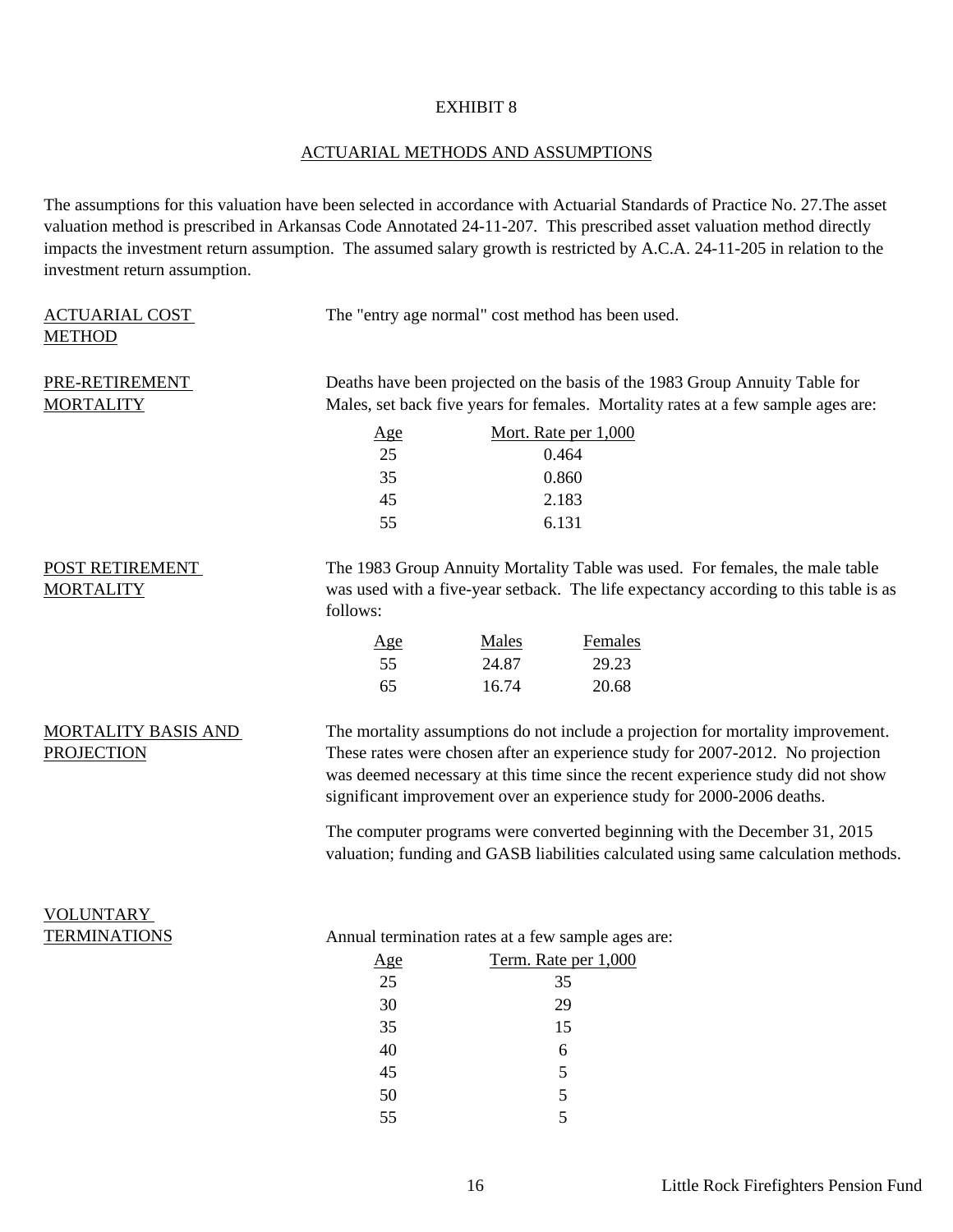#### EXHIBIT 8 (continued)

|                                        | When a person had less than 4 years of service, we assumed that his chances of<br>voluntary termination were a multiple of thereafter rates, with the following<br>multiples being used:                                                                                                                                        |                           |  |  |  |
|----------------------------------------|---------------------------------------------------------------------------------------------------------------------------------------------------------------------------------------------------------------------------------------------------------------------------------------------------------------------------------|---------------------------|--|--|--|
|                                        | 1st year                                                                                                                                                                                                                                                                                                                        | 2.85                      |  |  |  |
|                                        | 2nd year                                                                                                                                                                                                                                                                                                                        | 2.00                      |  |  |  |
|                                        | 3rd year                                                                                                                                                                                                                                                                                                                        | 1.50                      |  |  |  |
|                                        | 4th year                                                                                                                                                                                                                                                                                                                        | 1.15                      |  |  |  |
| <b>ASSUMED DISCOUNT</b><br><b>RATE</b> | 5.0%                                                                                                                                                                                                                                                                                                                            |                           |  |  |  |
|                                        | The reports for the valuations as of $12/31/2009$ through $12/31/2012$ were completed<br>using an assumed discount rate of 5%.                                                                                                                                                                                                  |                           |  |  |  |
|                                        | A study of the returns of all fire and police plans was made of the 2006-2012<br>experience. The components and variations of appropriate portfolios were also<br>reviewed. The Pension Review Board determined that for comparison with<br>previous years and with other similar plans that a single discount assumption of 5% |                           |  |  |  |
| <b>DISABILITIES</b>                    | We continued the disability rates used in prior reports. Disability rates at a few<br>sample ages are:                                                                                                                                                                                                                          |                           |  |  |  |
|                                        | <u>Age</u>                                                                                                                                                                                                                                                                                                                      | Disability Rate per 1,000 |  |  |  |
|                                        | 20                                                                                                                                                                                                                                                                                                                              | 0.8                       |  |  |  |
|                                        | 25                                                                                                                                                                                                                                                                                                                              | 0.8                       |  |  |  |
|                                        | 30                                                                                                                                                                                                                                                                                                                              | 0.8                       |  |  |  |
|                                        | 35                                                                                                                                                                                                                                                                                                                              | 0.8                       |  |  |  |
|                                        | 40                                                                                                                                                                                                                                                                                                                              | 2.0                       |  |  |  |

One third of the disabilities were assumed to be service related.

2.6 4.9 8.9 14.1

For mortality after disability, we assumed rates based on the Eleventh Actuarial Valuation of the Railroad Retirement System for occupational disabilities.

#### ASSET VALUATION See Exhibit 3, Part J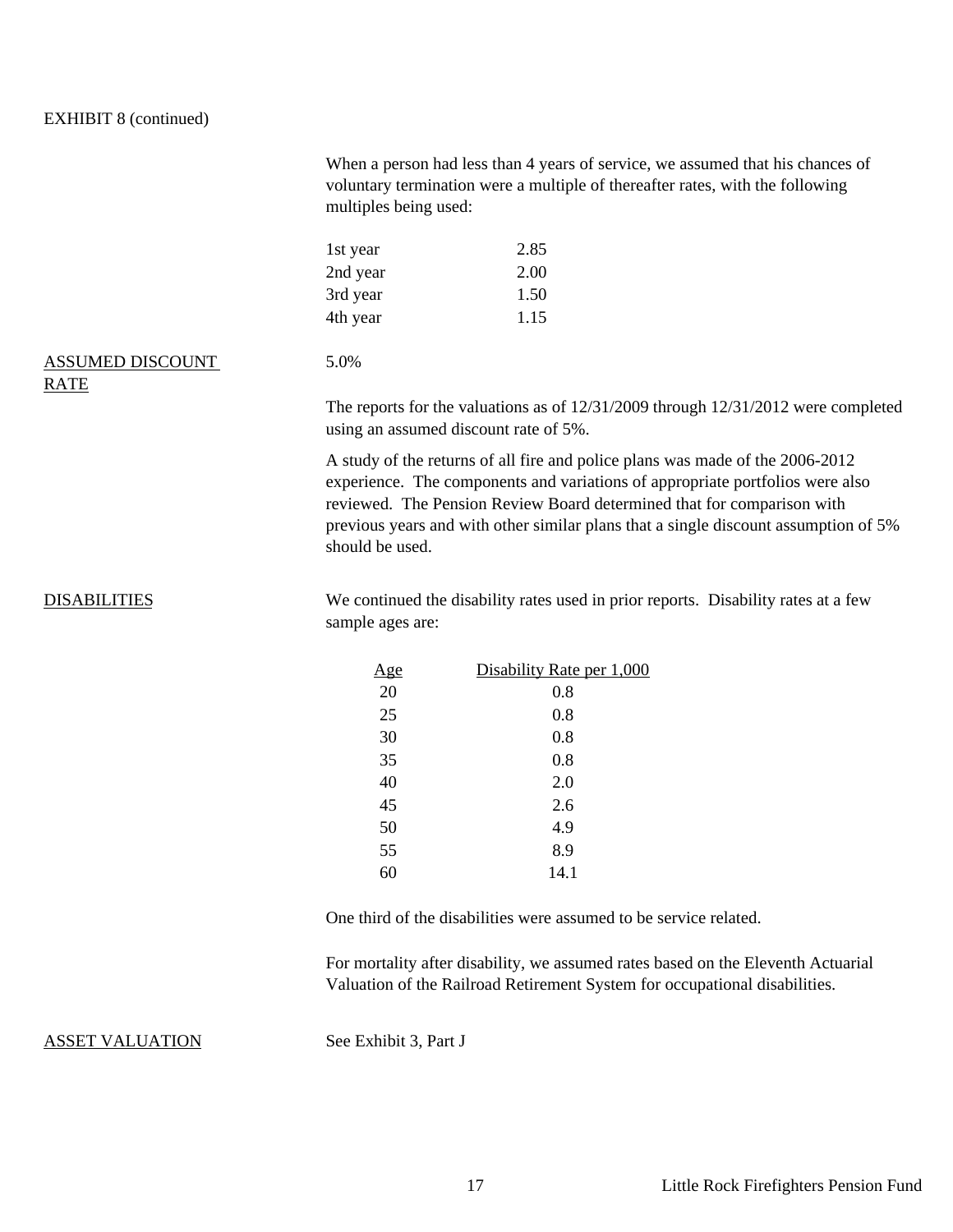#### SALARY GROWTH

We have used the salary scale used in prior reports. Annual assumed growth at a few sample ages is:

|            |      | ANNUAL SALARY INCREASE |       |  |  |  |  |  |
|------------|------|------------------------|-------|--|--|--|--|--|
| <u>Age</u> | Base | Merit                  | Total |  |  |  |  |  |
| 20         | 4.0% | 4.0%                   | 8.0%  |  |  |  |  |  |
| 25         | 4.0% | 3.2%                   | 7.2%  |  |  |  |  |  |
| 30         | 4.0% | 2.8%                   | 6.8%  |  |  |  |  |  |
| 35         | 4.0% | 2.5%                   | 6.5%  |  |  |  |  |  |
| 40         | 4.0% | 2.2%                   | 6.2%  |  |  |  |  |  |
| 45         | 4.0% | 1.7%                   | 5.7%  |  |  |  |  |  |
| 50         | 4.0% | 1.2%                   | 5.2%  |  |  |  |  |  |
| 55         | 4.0% | 0.7%                   | 4.7%  |  |  |  |  |  |
| 60         | 4.0% | 0.2%                   | 4.2%  |  |  |  |  |  |

#### EXPECTED RETIREMENT AND DROP PATTERN

Since the plan allows full benefits at ages younger than the traditional "65", an assumption that will have an important impact is what percentage of people who are eligible for this early retirement will actually take advantage of it.

This will depend on intangible things such as the economy, health, financial ability to retire, Social Security eligibility, and work patterns. Based on recent experience, we are using the following assumed rates:

|        | Retirement Rate per 1,000 |                   |  |  |  |
|--------|---------------------------|-------------------|--|--|--|
| Age    | Retirement                | <b>DROP</b>       |  |  |  |
| 40-59  | 100                       | 200               |  |  |  |
| $6()+$ | 1.000                     | $\mathbf{\Omega}$ |  |  |  |

Note: A member was assumed to be eligible for retirement or DROP after attaining age 40 with 20 years of service. It is also assumed that twice the normal number will retire or elect DROP in the first year of eligibility.

#### RETIREMENT PATTERN AFTER DROP ELECTION

Once a person is on DROP (Deferred Retirement Option Program), they were assumed to retire from the department as follows:

| Years on    |                           |
|-------------|---------------------------|
| <b>DROP</b> | Retirement Rate per 1,000 |
|             | 100                       |
| 2           | 200                       |
| 3           | 200                       |
|             | 300                       |
| 5 or more   | 1,000                     |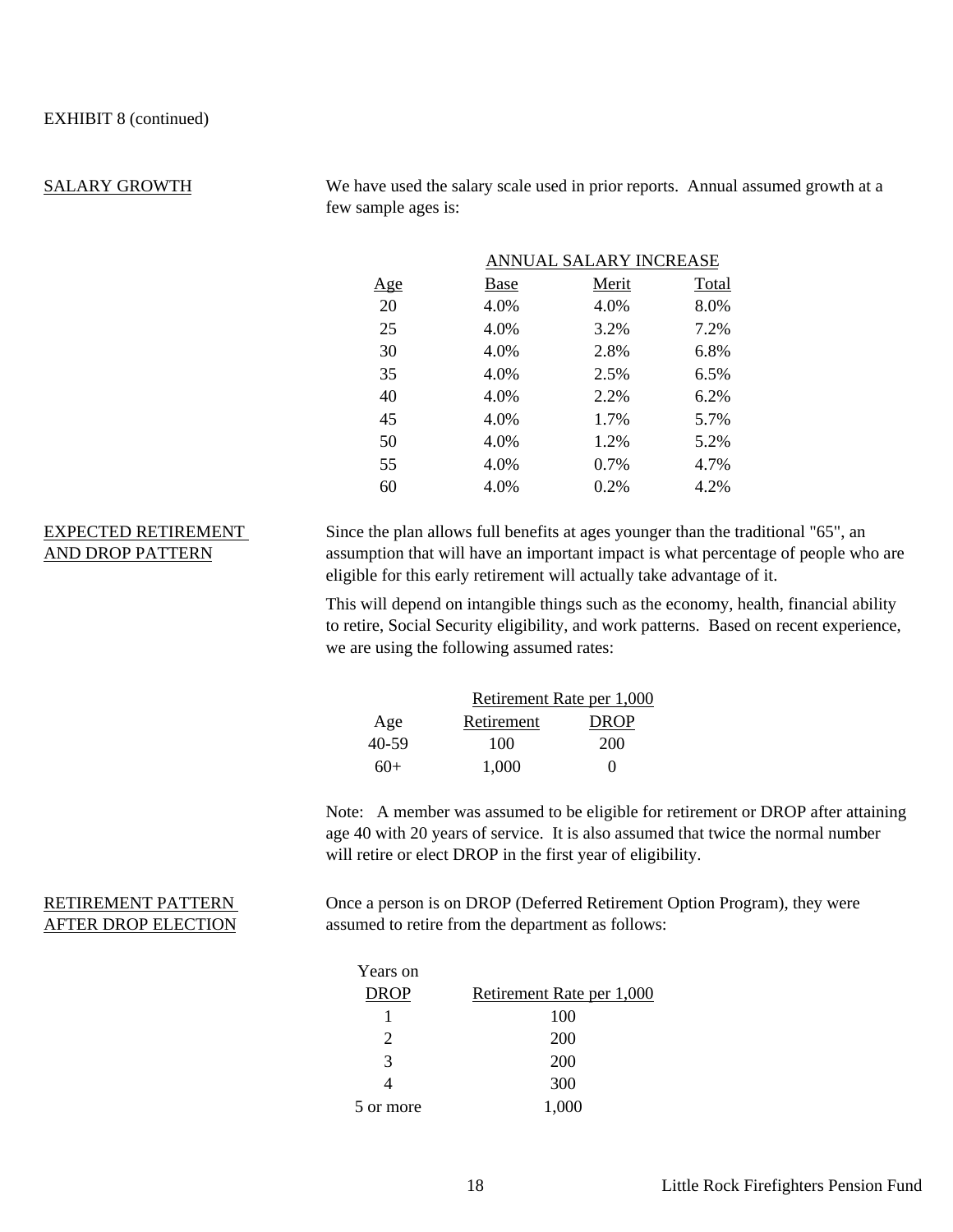#### APPENDIX A

#### DISCUSSION OF GASB DISCLOSURES

#### **Accounting Standard**

For pension plans that are administered through trusts or equivalent arrangements, Governmental Accounting Standards Board (GASB) Statement No. 67, "Financial Reporting for Pension Plans," (GASB 67) replaces Statements No. 25 and No. 50. GASB 67 establishes standards of financial reporting and specifies the required approach for measuring the pension liability of employers for benefits provided through the pension plan.

This discussion provides a summary of the information that is required to be disclosed under GASB 67. A number of these disclosure items are provided. However, certain information, such as notes regarding accounting policies and investments, is not included in this report, and your internal staff will be responsible for preparing that information to fully comply with this accounting standard.

#### **Financial Statements**

GASB 67 requires defined benefit plans to present two financial statements: a statement of fiduciary plan net position and a statement of changes in fiduciary plan net position. Based on the information that was provided to our firm, we compiled the Financial Statements that are included in this report as Exhibit 3.

#### **Notes to Financial Statements**

Paragraph 30 of GASB 67 is an extensive list of notes to the plan's financial statements that are required to provide additional disclosure. Many of these notes concern the plan provisions and the actuarial assumptions used in making the calculations under this standard. Those items are included in Exhibits 5 and 6 in this report.

The appendices include some notes that are actuarial in nature written in the format we understand is desired by GASB 67. These are only selected notes and not intended to be a complete compilation of notes to the financial statements. There are several items mentioned in Paragraph 30 that are beyond the scope of the included information. Your internal staff will be responsible for preparing those notes.

Paragraphs 37 through 47 of GASB 68 contains a list of notes and schedules required for the sponsor's financial statements. The appendicies include the notes that are actuarial in nature written in the format we understand is desired by GASB 68.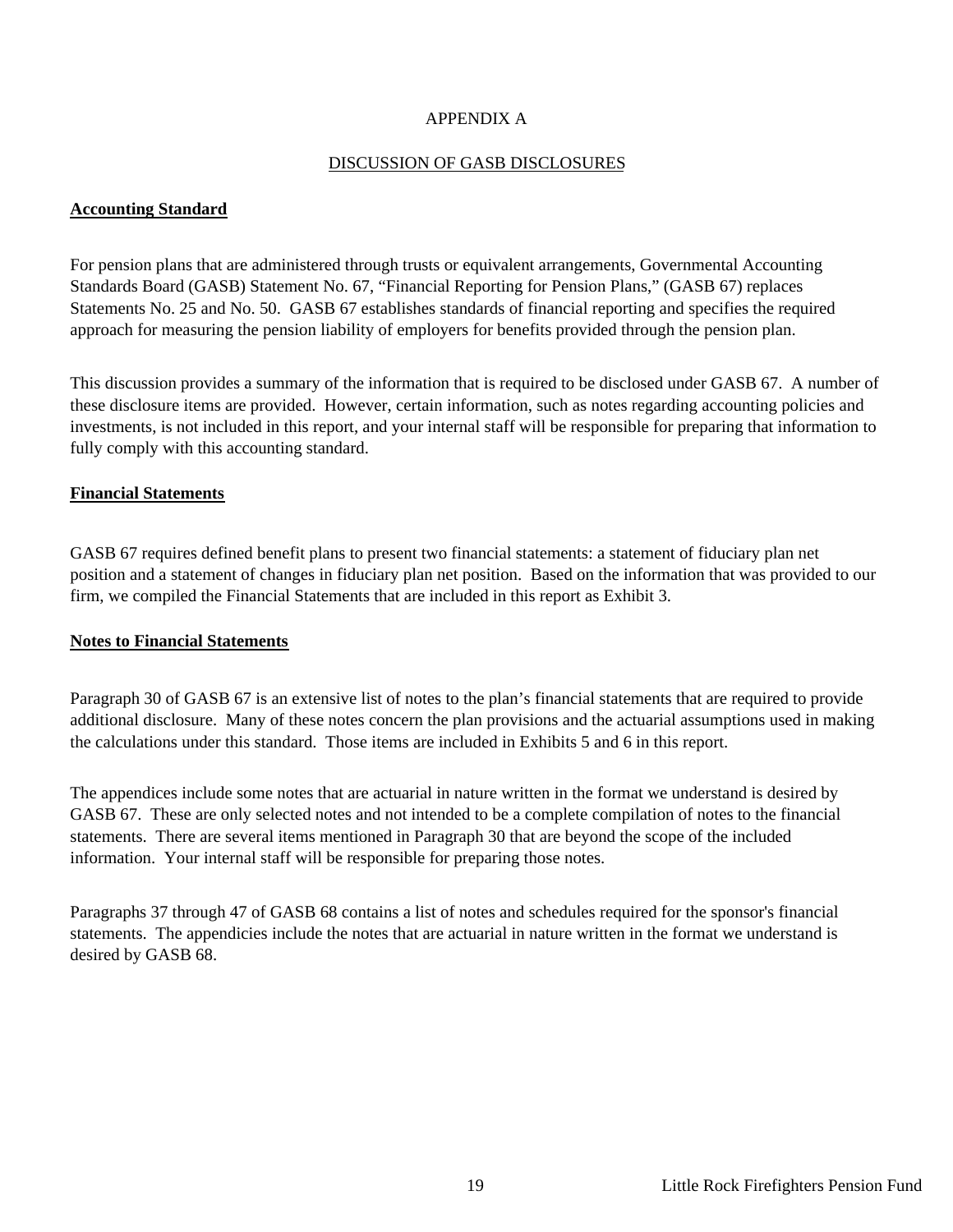#### APPENDIX A (Continued)

#### **Required Supplementary Information**

GASB 67 requires a 10-fiscal year history of various information about the pension liability. These schedules may be built prospectively since the presentation is not the same as all previous years under previous standards. The four schedules are:

- \* Schedule of changes in the net pension liability.
- \* Schedule of the components of net pension liability along with related ratios.
- \* Comparison of actual employer contributions to the actuarially determined contributions based on the plan's funding policy.
- \* Schedule of the annual money-weighted rate of return on pension plan investments.

These compilations can be found in Appendix E of this report. Please note that the money-weighted rate of return schedule is based on all transactions occurring at mid-year. The standard calls for a monthly calculation of the weighted, but we do not have the data sufficient to make that calculation.

#### **Single Discount Rate**

Projected benefit payments are required to be discounted to actuarial present values using a single discount rate that reflects (1) a long-term expected rate of return on pension plan investments (to the extent that the plan's fiduciary net position is projected to be sufficient to pay benefits) and (2) a tax-exempt municipal bond rate based on an index of 20-year general obligation bonds with an average AA credit rating as of the measurement date (to the extent that the plan's net position with contributions associated with current plan members and the long-term expected rate of return are not sufficient to pay benefits). We used the S&P Muni Bond 20 Year High Grade Rate Index to obtain the municipal bond rate. See Appendix F for the calculation of the single discount rate.

#### **Valuation Date and Measurement Date**

GASB 67 is effective for fiscal years beginning after June 15, 2013. GASB 68 is effective for sponsor fiscal years beginning after June 15, 2014. This plan is a "single-employer" plan under GASB 67/68.

This report covers the employer fiscal year, which is also the plan fiscal year, ending December 31, 2017 (the measurement date). The corresponding financial statement covers the fiscal year from January 1, 2017 to December 31, 2017. The actuarial valuation date is as of December 31, 2017/January 1, 2018 (the valuation date). The calculations included in this report are not projected and there is no "roll forward" of a prior valuation.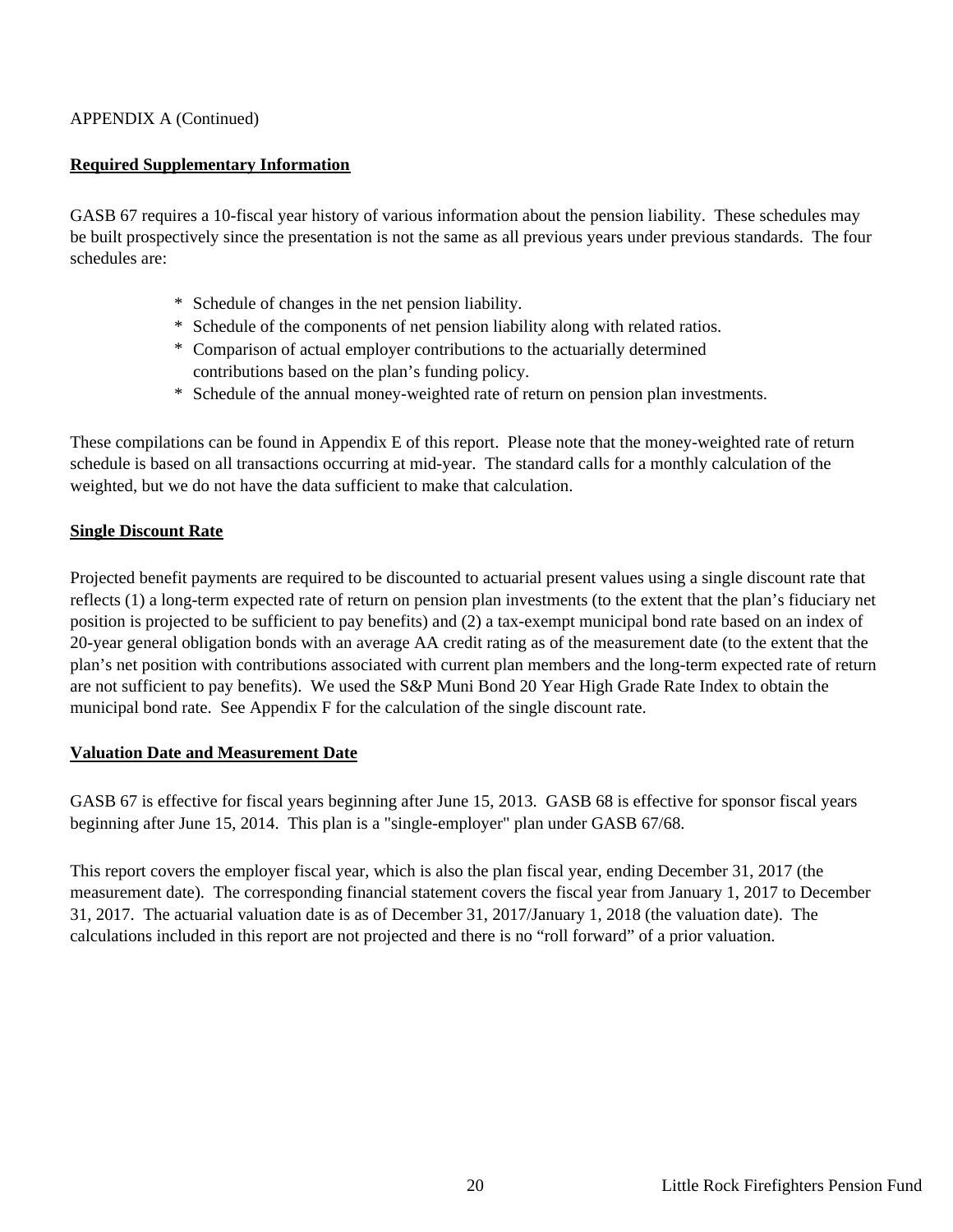#### APPENDIX B

#### PENSION EXPENSE / (INCOME) UNDER GASB 68

|                                                       | January 1, 2017 - |
|-------------------------------------------------------|-------------------|
|                                                       | December 31, 2017 |
| 1. Service Cost                                       | $\theta$          |
| 2. Interest on Total Pension Liability                | 5,807,041         |
| 3. Current Period Benefit Changes                     | $\theta$          |
| 4. Offset for Employee Contributions                  | (3,388)           |
| 5. Projected Earnings on Plan Assets                  | (2,561,358)       |
| 6. Administrative Expenses                            | 39,957            |
| 7. Other Changes in Plan Net Position                 | (4,620)           |
| 8. Recognition of outflow (inflow) due to liabilities | (97, 808)         |
| 9. Recognition of outflow (inflow) due to assets      | 898,238           |
| 10 Total Pension Expense/(Income)                     | 4.078.062         |

Summary of the City's Balance Sheet Items:

|                          | (A)                   | (B)            | (C)              | (D)            |
|--------------------------|-----------------------|----------------|------------------|----------------|
|                          | <b>Net Pension</b>    | Deferred       | Deferred         | Total          |
|                          | $\text{A}\text{sset}$ | Outflow of     | (Inflow) of      | Assets         |
|                          | (Liability)           | Resources      | Resources        | $(A)+(B)+(C)$  |
| 1. Balance 1/1/2017      | (67, 737, 302)        | 4,754,433      | $\boldsymbol{0}$ | (62,982,869)   |
| 2. Contributions during  |                       |                |                  |                |
| measurement period       | 5,683,879             | $\Omega$       | $\Omega$         | 5,683,879      |
| 3. Pension Expense       | (3,277,632)           | (1,488,499)    | 688,069          | (4,078,062)    |
| 4. Addition to           |                       |                |                  |                |
| <b>Deferred Outflows</b> | $\theta$              | $\overline{0}$ |                  | $\Omega$       |
| 5. Addition to           |                       |                |                  |                |
| Deferred Inflows         | 3,049,116             |                | (3,049,116)      | $\Omega$       |
| 6. Balance 12/31/2017    | (62, 281, 939)        | 3,265,934      | (2,361,046)      | (61, 377, 052) |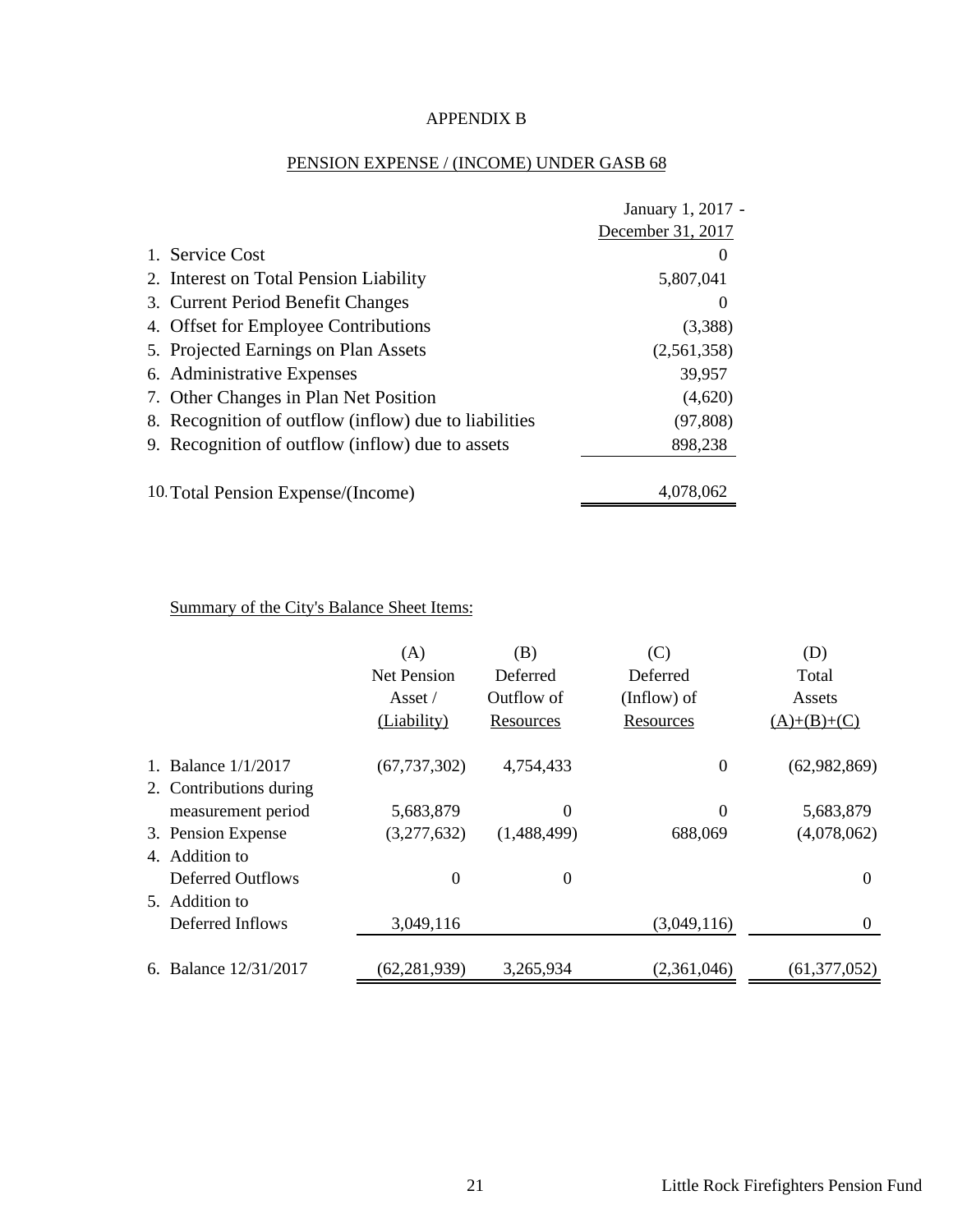#### APPENDIX C

#### GASB 68 PENSION EXPENSE / (INCOME) DETAIL OF OUTFLOW / INFLOW OF RESOURCES

|                               |      |             |        | Outflow        | Deferred    |
|-------------------------------|------|-------------|--------|----------------|-------------|
|                               |      |             | Recog- | (Inflow)       | Outflow     |
|                               |      | Original    | nition | In Current     | (Inflow)    |
| Description                   | Year | Amount      | Period | <b>Expense</b> | 12/31/2017  |
| 1. Actual vs. Exp. Experience | 2017 | (97, 808)   | 1      | (97, 808)      | $\Omega$    |
| 2. Assumption Change          | 2017 | $\theta$    |        | 0              | 0           |
| 4. Proj. vs. Actual Earnings  | 2017 | (2,951,308) | 5      | (590, 262)     | (2,361,046) |
| 5. Proj. vs. Actual Earnings  | 2016 | 1,444,676   | 5      | 288,935        | 866,806     |
| 6. Proj. vs. Actual Earnings  | 2015 | 5,997,820   | 5      | 1,199,564      | 2,399,128   |
| 7. Proj. vs. Actual Earnings  | 2014 | $\theta$    | 5      | 0              | $\theta$    |
| 8. Proj. vs. Actual Earnings  | 2013 | $\Omega$    | 5      | $\theta$       | $\Omega$    |
| Total                         |      |             |        | 800,430        | 904,887     |
| Due to Liabilities            |      |             |        | (97, 808)      | $\Omega$    |
| Due to Assets                 |      |             |        | 898,238        | 904,887     |
|                               |      |             |        |                |             |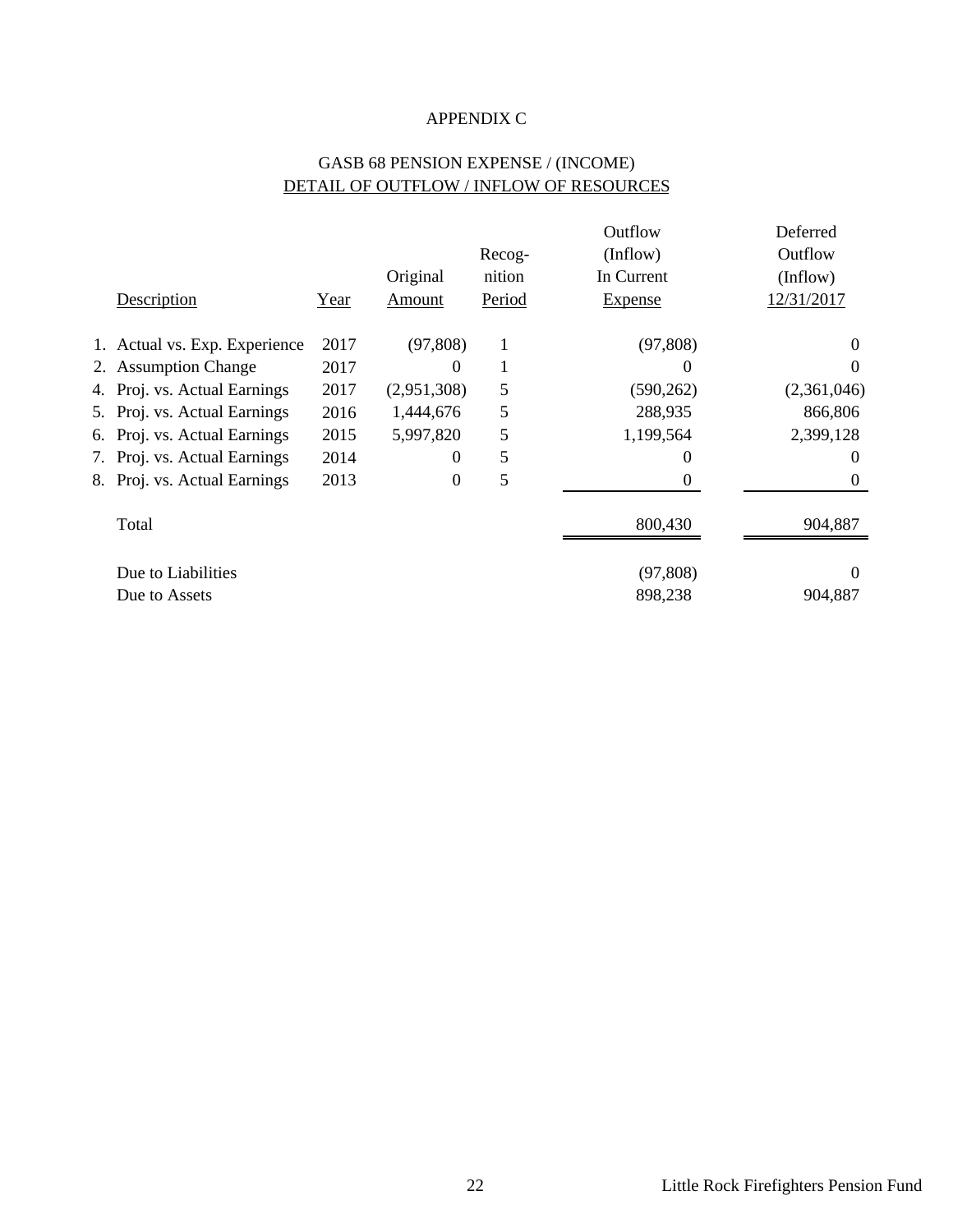#### APPENDIX C (Continued)

#### **GASB 68 Pension Expense and Deferred Outflow/Inflows**

For the year ending 12/31/2017, the City of Little Rock recognized pension expense of \$4,078,062. At 12/31/2017, the City of Little Rock reported deferred outflows of resources and deferred inflows of resources related to pensions from the following sources:

|                                                   | Deferred        | Deferred     |
|---------------------------------------------------|-----------------|--------------|
|                                                   | <b>Outflows</b> | Inflows      |
|                                                   | Of Resources    | Of Resources |
| Difference between expected and actual experience | $\theta$        | $\theta$     |
| Changes of assumptions                            | $\mathbf{0}$    | $\theta$     |
| Net difference between projected and actual       |                 |              |
| earnings on pension plan investments              | 3,265,934       | $-2,361,046$ |
| Subtotal                                          | 3,265,934       | $-2,361,046$ |
| Contributions subsequent to measurement date      | 0               | $\theta$     |
| Total                                             | 3,265,934       | $-2,361,046$ |

Other amounts reported as deferred outflows of resources and deferred inflows of resources related to

| Year             |       | Net Deferred      |  |  |
|------------------|-------|-------------------|--|--|
| Ending           |       | Outflow of        |  |  |
| December 31      |       | Resources         |  |  |
| 2018             |       | 898,238           |  |  |
| 2019             |       | 898,238           |  |  |
| 2020             |       | $-301,326$        |  |  |
| 2021             |       | $-590,262$        |  |  |
| 2022             |       | $\mathbf{\Omega}$ |  |  |
| Total thereafter |       |                   |  |  |
|                  |       |                   |  |  |
|                  | Total | 904.887           |  |  |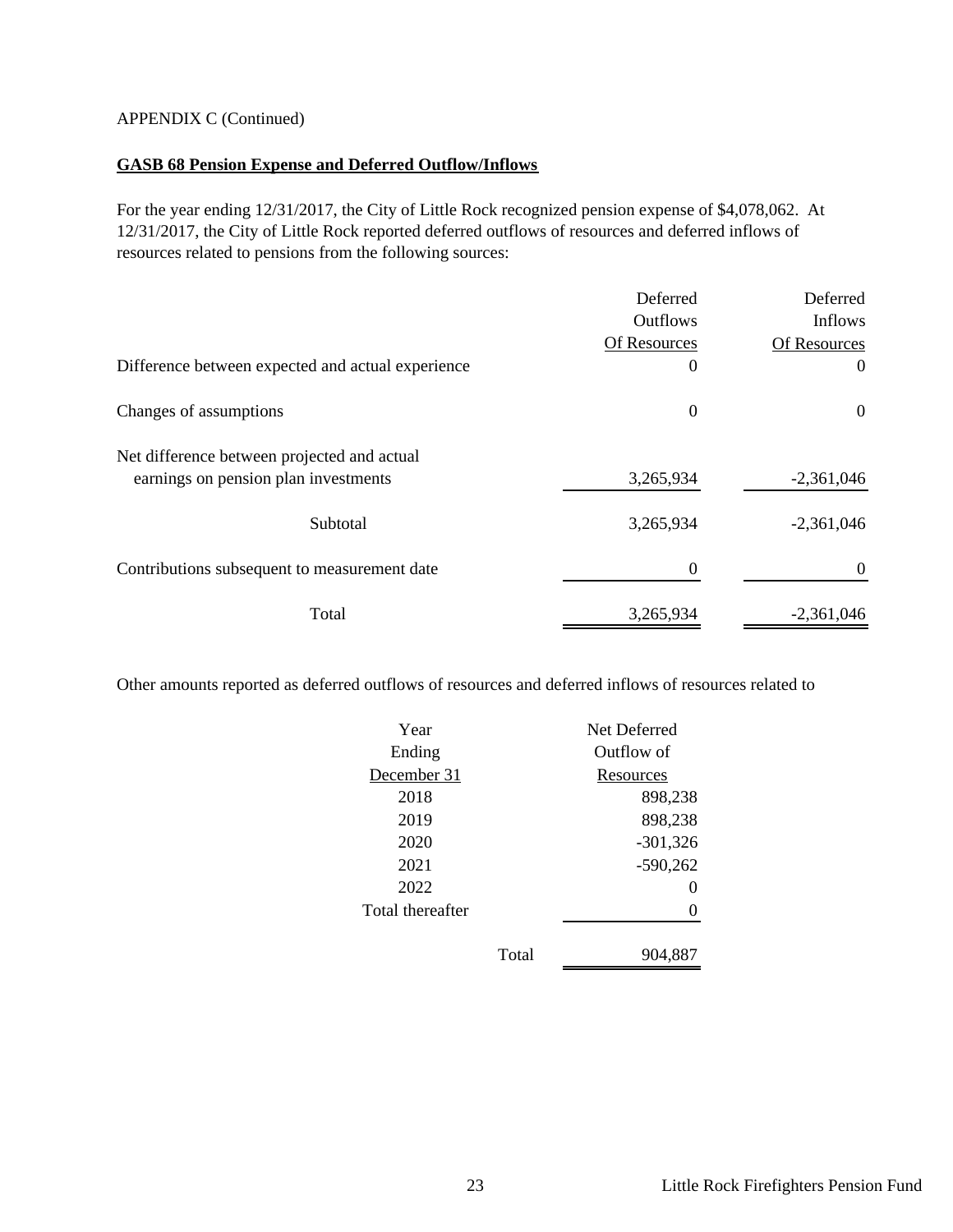#### APPENDIX D

#### NOTES TO THE FINANCIAL STATEMENTS

#### **Cost of Living Adjustment (COLA)**

The board of trustees has the ability to make ad hoc cost of living adjustments (COLA) and other benefit improvements through a process that requires actuarial soundness and approval by the Pension Review Board. Therefore, in the opinion of the actuary, any increases are not substantively automatic, and no COLA is included in the determination of the Total Pension Liability.

#### **Long-Term Expected Return on Plan Assets**

The Long-Term Expected Rate of Return on pension plan investments was determined using a building block method in which best-estimate ranges of expected future real rates of return. The rates were built on a target allocation for all local police and fire pension funds; the target for an individual fund will vary within the guidelines of Arkansas law and regulation. The target allocation and the long-term expected real rates of return are shown in the table below:

|                           |            | Long-term            |
|---------------------------|------------|----------------------|
|                           | Target     | <b>Expected Real</b> |
| <b>Asset Class</b>        | Allocation | Rate of Return       |
| Domestic Fixed Income     | 80%        | 2.25%                |
| Domestic Equity           | 10%        | 4.75%                |
| Foreign Equity            | $0\%$      | 6.25%                |
| Cash & Equivalents        | 10%        | 0.25%                |
| Total                     | 100%       |                      |
|                           |            |                      |
| <b>Expected Inflation</b> |            | 2.50%                |
|                           |            |                      |

#### **Single Discount Rate** based on the assumption of the pension plan s net position plan s net position as of the value of the projection was general the projection was general the projection was general the value of the projection was general the

A single discount rate of 5.00% was used to measure the Total Pension Liability. This single discount rate was based on the expected rate of return on pension plan investments of 5.00%, the projection of cash flows based on the assumptions, and the pension plan's net position as of the valuation date. The projection was generated as described in described in Appendix F. The resulting single discount rate was applied to all periods of projected benefit payments to determine the Total Pension Liability.

#### **Components of the Net Pension Liability**

The components of the net pension liability at December 31, 2017 were as follows:

| <b>Total Pension Liability</b>        | 115,842,811 |
|---------------------------------------|-------------|
| Plan's Fiduciary Net Position         | 53,560,872  |
| <b>Net Pension Liability</b>          | 62,281,939  |
| Plan's Fiduciary Net Position as a    |             |
| Percentage of Total Pension Liability | 46.24%      |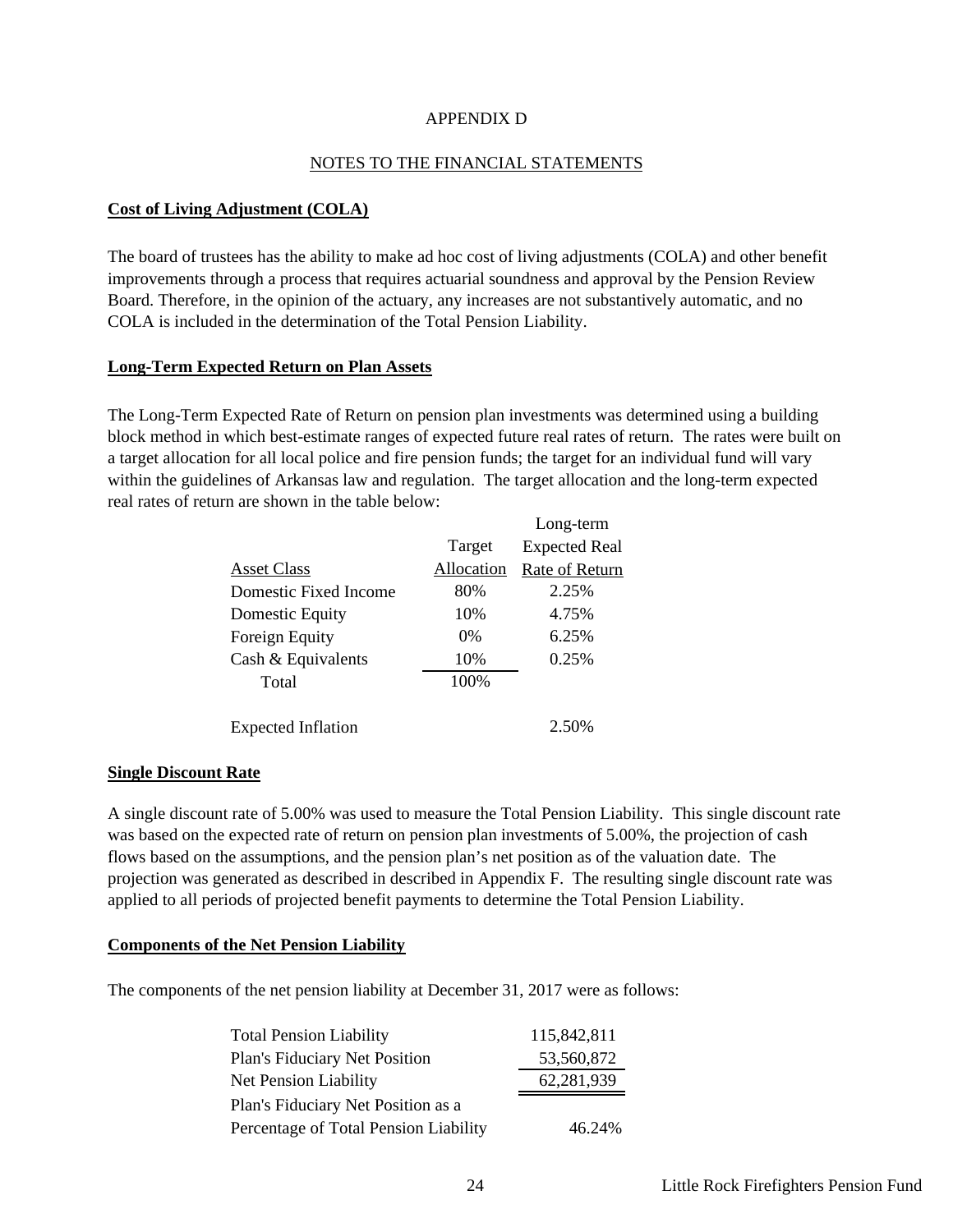#### APPENDIX D (Continued)

Regarding the sensitivity of the Net Pension Liability to changes in the single discount rate, the following presents the plan's Net Pension Liability calculated using a single discount rate of 5.00%, as well as what the plan's Net Pension Liability would be if it were calculated using a single discount rate one percentage point lower and one percentage point higher:

|                                |             | One Percent Current Single One Percent |            |
|--------------------------------|-------------|----------------------------------------|------------|
|                                | Decrease    | Rate Assumed                           | Increase   |
|                                | 4.00%       | 5.00%                                  | 6.00%      |
| <b>Total Pension Liability</b> | 125,777,813 | 115,842,811 107,275,566                |            |
| Net Pension Liability          | 72,216,940  | 62,281,939                             | 53,714,694 |

#### **Changes in the Net Pension Liability**

|                                                    | Total            | Plan                | <b>Net</b>  |
|----------------------------------------------------|------------------|---------------------|-------------|
|                                                    | Pension          | Fiduciary           | Pension     |
|                                                    | <b>Liability</b> | <b>Net Position</b> | Liability   |
| Balances at December 31, 2016                      | 122,148,055      | 54,410,753          | 67,737,302  |
| Changes for the Year                               |                  |                     |             |
| <b>Service Cost</b><br>a.                          | $\Omega$         | $\theta$            | $\Omega$    |
| Interest on TPL<br>b.                              | 5,807,041        | $\boldsymbol{0}$    | 5,807,041   |
| $\mathbf{c}$ .<br>Differences between Expected and |                  |                     |             |
| <b>Actual Experience</b>                           | (97, 808)        | $\theta$            | (97, 808)   |
| d. Employee Contributions                          | $\Omega$         | 3,388               | (3,388)     |
| <b>Employer Contributions</b><br>e.                | $\Omega$         | 5,683,879           | (5,683,879) |
| Net Investment Income<br>f.                        | $\theta$         | 5,512,667           | (5,512,667) |
| Benefits and Refunds<br>g.                         | (12,014,477)     | (12,014,477)        | $\Omega$    |
| <b>Administrative Expenses</b><br>h.               | 0                | (39, 957)           | 39,957      |
| <b>Benefit Changes</b><br>1.                       | $\Omega$         | $\theta$            | $\theta$    |
| <b>Assumption Changes</b>                          | $\theta$         | $\Omega$            | 0           |
| Other/Reconciliation<br>k.                         |                  | 4,620               | (4,620)     |
|                                                    |                  |                     |             |
| Net Changes                                        | (6,305,243)      | (849, 881)          | (5,455,363) |
|                                                    |                  |                     |             |
| Balances at December 31, 2017                      | 115,842,811      | 53,560,872          | 62,281,939  |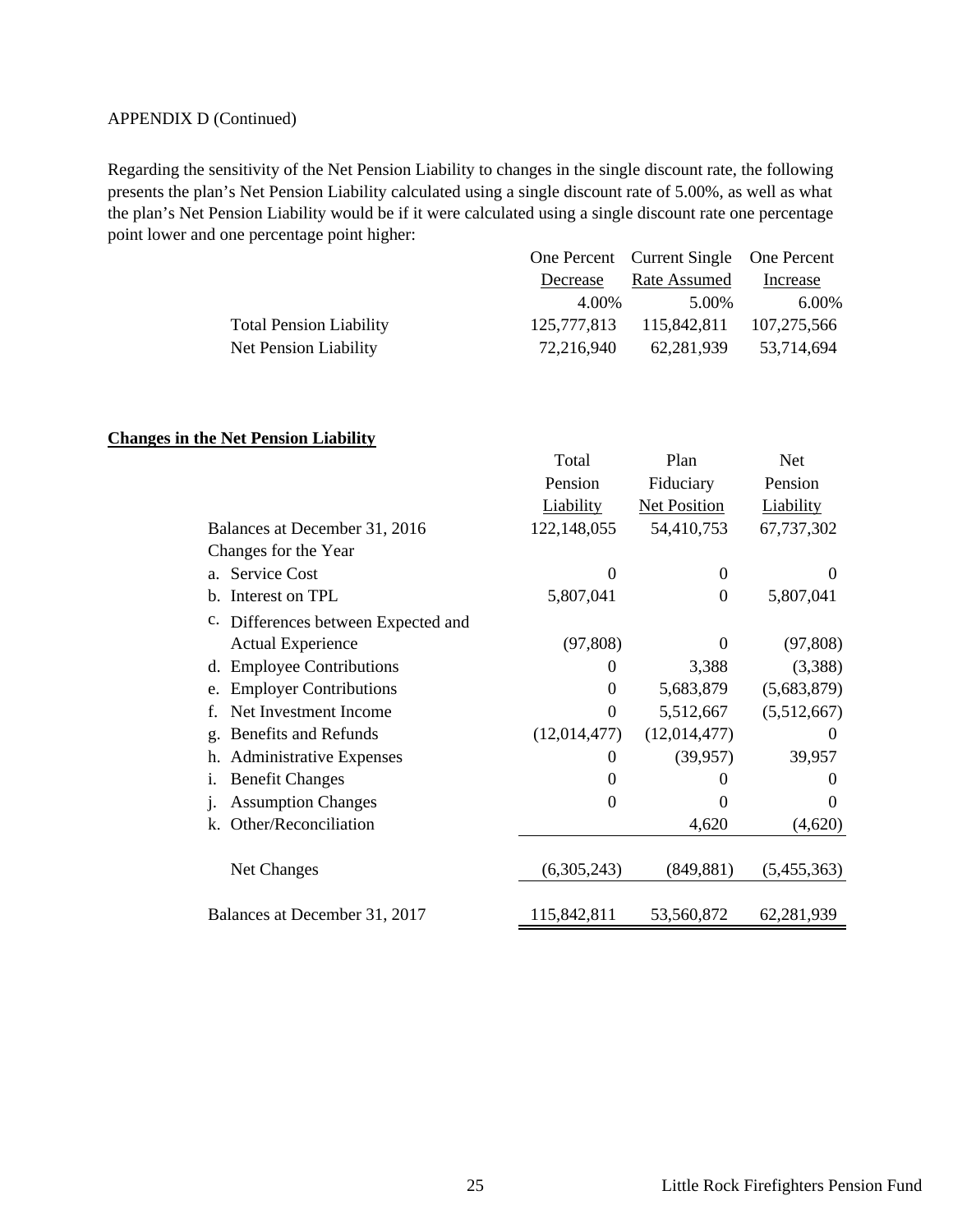#### APPENDIX E

#### REQUIRED SUPPLEMENTARY INFORMATION

GASB 67 requires a 10-fiscal year history of various information about the pension liability. These schedules may be built prospectively since the presentation is not the same as all previous years under previous standards. The four schedules are:

- \* Schedule of changes in the net pension liability.
- \* Schedule of the components of net pension liability along with related ratios.
- \* Comparison of actual employer contributions to the actuarially determined contributions based on the plan's funding policy.
- \* Schedule of the annual money-weighted rate of return on pension plan investments.

Please note that the money-weighted rate of return schedule is based on all transactions occurring at mid-year. The standard calls for a monthly calculation of the weighted return, but we were not provided data sufficient to make that calculation.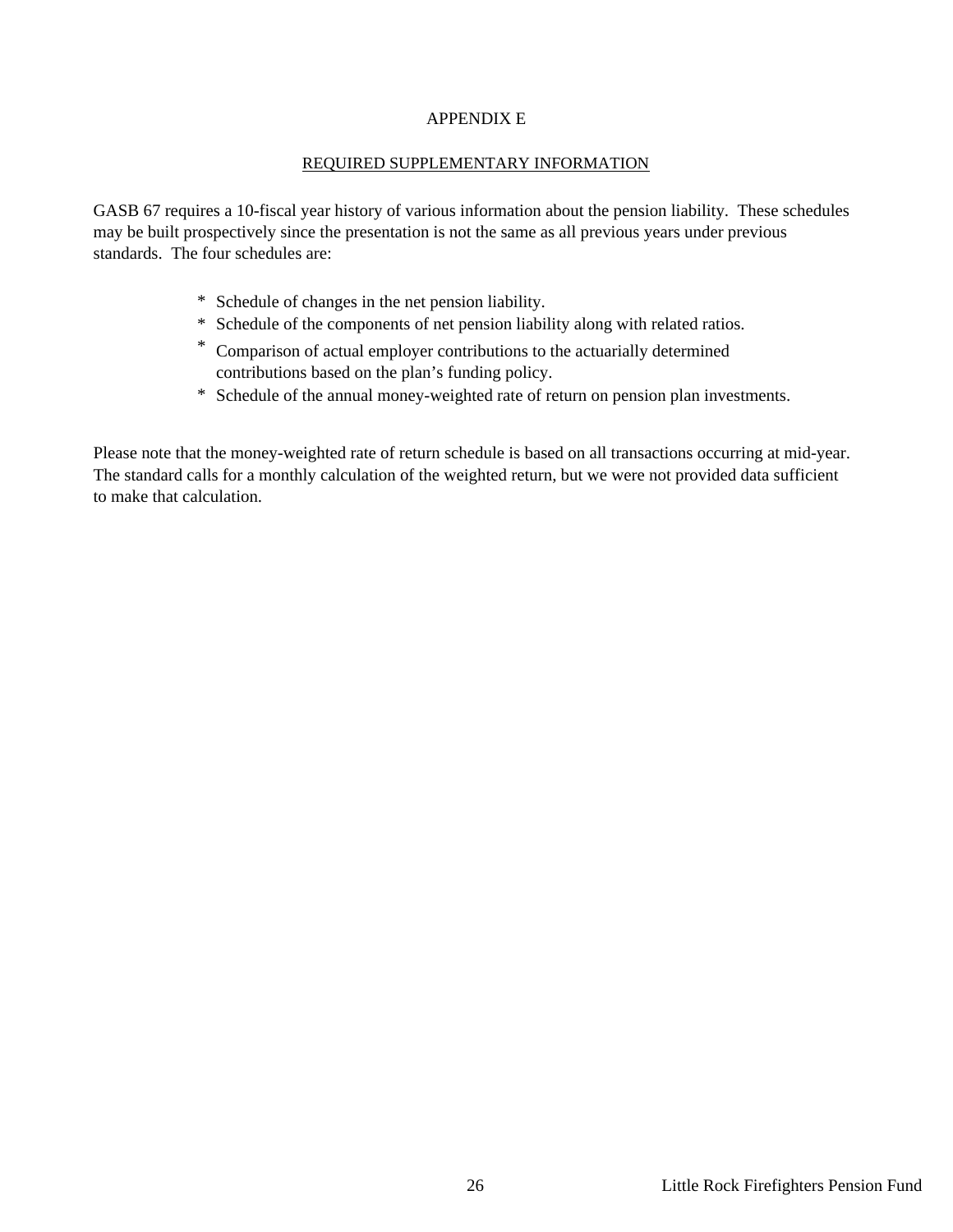#### LITTLE ROCK FIREFIGHTERS PENSION FUND REQUIRED SUPPLEMENTARY INFORMATION SCHEDULE OF CHANGES IN THE EMPLOYERS' NET PENSION LIABILITY AND RELATED RATIOS

| Fiscal Year ending                                                               | 12/31/2017       | 12/31/2016       | 12/31/2015       | 12/31/2014       | 12/31/2013 | 12/31/2012 | 12/31/2011 | 12/31/2010 | 12/31/2009 | 12/31/2008 |
|----------------------------------------------------------------------------------|------------------|------------------|------------------|------------------|------------|------------|------------|------------|------------|------------|
| <b>Total Pension Liability</b>                                                   |                  |                  |                  |                  |            |            |            |            |            |            |
| Service Cost                                                                     | $\boldsymbol{0}$ | $\boldsymbol{0}$ | $\boldsymbol{0}$ | $\boldsymbol{0}$ |            |            |            |            |            |            |
| Interest                                                                         | 5,807,041        | 6,088,293        | 6,649,074        | 6,642,747        |            |            |            |            |            |            |
| <b>Benefit Changes</b>                                                           | $\boldsymbol{0}$ | $\overline{0}$   | $\boldsymbol{0}$ | 8,000,000        |            |            |            |            |            |            |
| Difference between Actual & Expected Experience                                  | (97, 808)        | (120, 292)       | (6,896,944)      | (3,791,118)      |            |            |            |            |            |            |
| Assumption changes                                                               | $\boldsymbol{0}$ | $\boldsymbol{0}$ | $\boldsymbol{0}$ | $\boldsymbol{0}$ |            |            |            |            |            |            |
| <b>Benefit Payments</b>                                                          | (12, 014, 477)   | (11, 171, 602)   | (10,763,891)     | (10,686,313)     |            |            |            |            |            |            |
| Net Change in Total Pension Liability                                            | (6,305,243)      | (5,203,601)      | (11,011,761)     | 165,317          |            |            |            |            |            |            |
| <b>Total Pension Liability - Beginning</b>                                       | 122,148,055      | 127,351,656      | 138,363,417      | 138,198,100      |            |            |            |            |            |            |
| Total Pension Liability - Ending                                                 | 115,842,811      | 122,148,055      | 127,351,656      | 138,363,417      |            |            |            |            |            |            |
| <b>Plan Fiduciary Net Position</b>                                               |                  |                  |                  |                  |            |            |            |            |            |            |
| Contributions - Employee                                                         | 3,388            | 3,324            | 14,993           | 33,835           |            |            |            |            |            |            |
| Contributions - Employer                                                         | 5,683,879        | 5,424,494        | 5,312,855        | 5,256,409        |            |            |            |            |            |            |
| Net Investment Income                                                            | 5,512,667        | 1,356,915        | (2,774,677)      | 2,602,850        |            |            |            |            |            |            |
| <b>Benefit Payments</b>                                                          | (12,014,477)     | (11, 171, 602)   | (10,763,891)     | (10,686,313)     |            |            |            |            |            |            |
| Administrative Expense                                                           | (39, 957)        | (225, 141)       | (9,491)          | (38, 267)        |            |            |            |            |            |            |
| Other/Reconciliation                                                             | 4,620            | 6,480            | 50,859           | 12,350           |            |            |            |            |            |            |
| Net Change in Plan Net Position                                                  | (849, 881)       | (4,605,529)      | (8,169,352)      | (2,819,136)      |            |            |            |            |            |            |
| Plan Fiduciary Net Position - Beginning                                          | 54,410,753       | 59,016,282       | 67,185,634       | 70,004,770       |            |            |            |            |            |            |
| Plan Fiduciary Net Position - Ending                                             | 53,560,872       | 54,410,753       | 59,016,282       | 67,185,634       |            |            |            |            |            |            |
| Plan Fiduciary Net Position as a Percentage of<br><b>Total Pension Liability</b> | 46.24%           | 44.54%           | 46.34%           | 48.56%           |            |            |            |            |            |            |
| Covered Employee Payroll<br>Net Pension Liability as a Percentage of Covered     | $\boldsymbol{0}$ | $\boldsymbol{0}$ | $\boldsymbol{0}$ | $\boldsymbol{0}$ |            |            |            |            |            |            |
| Employee Payroll                                                                 | N/A              | N/A              | N/A              | N/A              |            |            |            |            |            |            |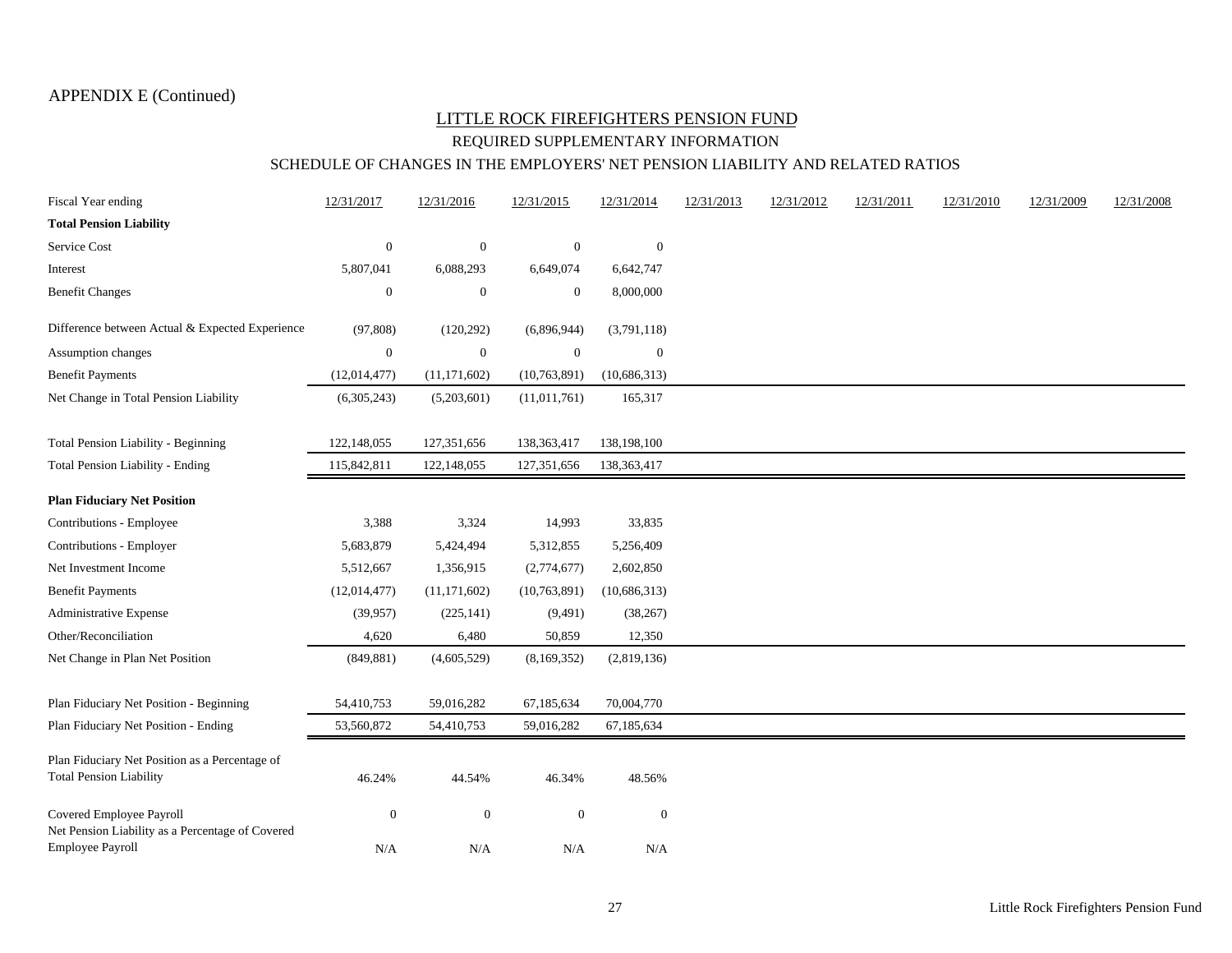#### APPENDIX E (Continued)

#### REQUIRED SUPPLEMENTARY INFORMATION LITTLE ROCK FIREFIGHTERS PENSION FUND

#### SCHEDULE OF CHANGES IN THE EMPLOYER'S NET PENSION LIABILITY AND RELATED RATIOS

| <b>Fiscal Year</b><br>Ending | Discount<br>Rate | (TPL) Total<br>Pension<br>Liability | Plan Net<br>Position | (NPL) Net<br>Pension<br>Liability | <b>Net Position</b><br>as % of TPL | Covered<br>Payroll | NPL as %<br>of Payroll |
|------------------------------|------------------|-------------------------------------|----------------------|-----------------------------------|------------------------------------|--------------------|------------------------|
| 12/31/2008                   |                  |                                     |                      |                                   |                                    |                    |                        |
| 12/31/2009                   |                  |                                     |                      |                                   |                                    |                    |                        |
| 12/31/2010                   | 5.00%            | 146,560,047                         | 73,204,203           | 73,355,844                        | 49.95%                             | $\boldsymbol{0}$   | N/A                    |
| 12/31/2011                   | 5.00%            | 144,952,727                         | 66,306,657           | 78,646,070                        | 45.74%                             | $\overline{0}$     | N/A                    |
| 12/31/2012                   | 5.00%            | 139,943,066                         | 67,100,228           | 72,842,838                        | 47.95%                             | $\theta$           | N/A                    |
| 12/31/2013                   | 5.00%            | 138,198,100                         | 70,004,770           | 68,193,330                        | 50.66%                             | $\theta$           | N/A                    |
| 12/31/2014                   | 5.00%            | 138,363,417                         | 67,185,634           | 71,177,783                        | 48.56%                             | $\Omega$           | N/A                    |
| 12/31/2015                   | 5.00%            | 127,351,656                         | 59,016,282           | 68, 335, 373                      | 46.34%                             | $\theta$           | N/A                    |
| 12/31/2016                   | 5.00%            | 122,148,055                         | 54,410,753           | 67,737,302                        | 44.54%                             | $\Omega$           | N/A                    |
| 12/31/2017                   | 5.00%            | 115,842,811                         | 53,560,872           | 62,281,939                        | 46.24%                             | $\overline{0}$     | N/A                    |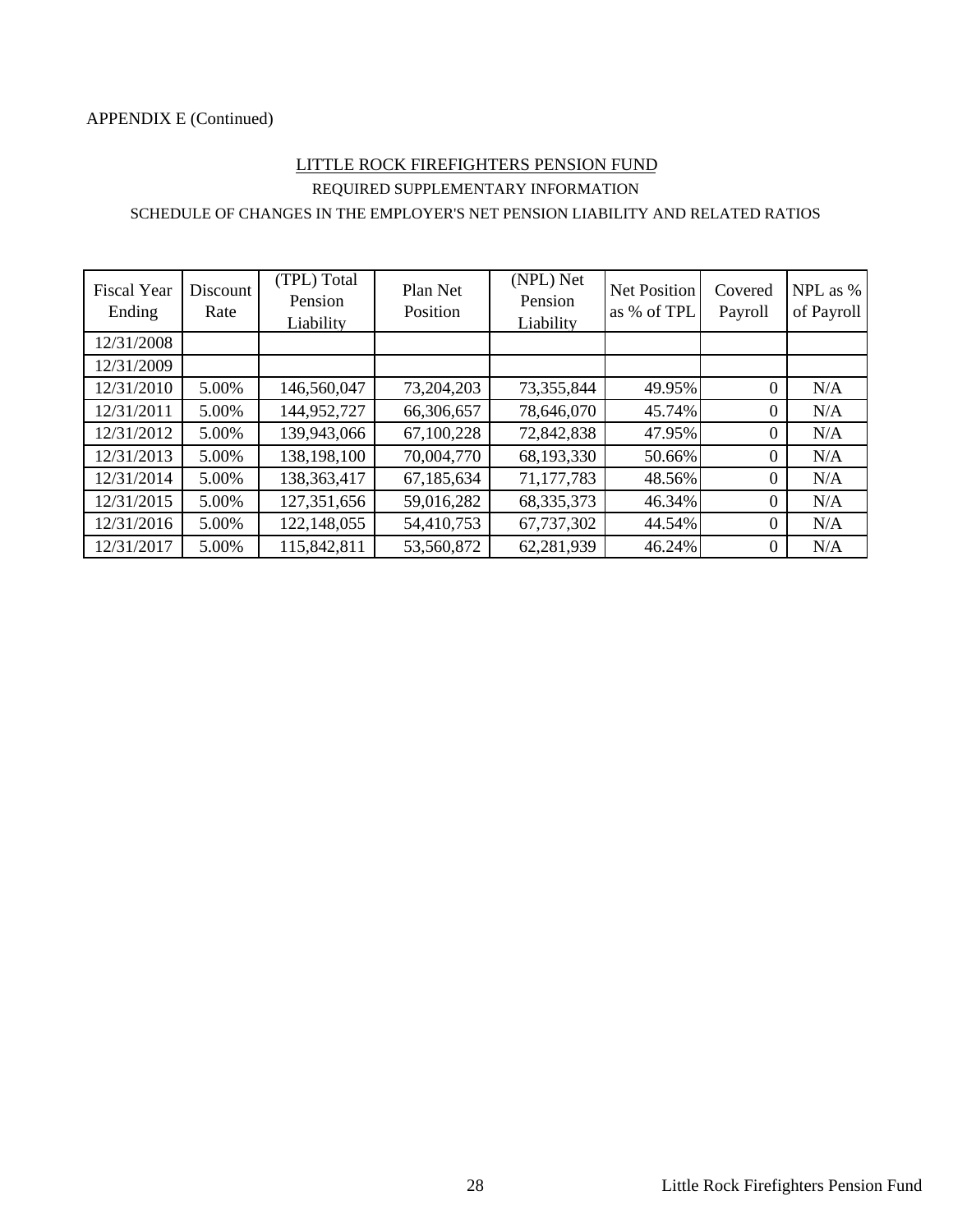## LITTLE ROCK FIREFIGHTERS PENSION FUND REQUIRED SUPPLEMENTARY INFORMATION SCHEDULE OF CONTRIBUTIONS

| <b>Fiscal Year</b><br>Ending | Actuarially<br>Determined<br>Contribution | Actual<br>Contribution | Contribution<br>Deficiency<br>(Excess) | Covered<br>Payroll | Contribution as<br>% of Payroll |
|------------------------------|-------------------------------------------|------------------------|----------------------------------------|--------------------|---------------------------------|
| 12/31/2008                   |                                           |                        |                                        |                    |                                 |
| 12/31/2009                   |                                           |                        |                                        |                    |                                 |
| 12/31/2010                   |                                           |                        |                                        |                    |                                 |
| 12/31/2011                   |                                           |                        |                                        |                    |                                 |
| 12/31/2012                   |                                           |                        |                                        |                    |                                 |
| 12/31/2013                   | 16,424,267                                | 1,873,449              | 14,550,818                             | $\theta$           | N/A                             |
| 12/31/2014                   | 15,375,917                                | 5,256,409              | 10,119,508                             | $\theta$           | N/A                             |
| 12/31/2015                   | 16,048,838                                | 5,312,855              | 10,735,983                             | $\theta$           | N/A                             |
| 12/31/2016                   | 15,407,946                                | 5,424,494              | 9,983,451                              | $\theta$           | N/A                             |
| 12/31/2017                   | 15,273,095                                | 5,683,879              | 9,589,217                              | $\theta$           | N/A                             |

#### **Key Assumptions:**

| Cost Method                   | Entry Age Normal       |
|-------------------------------|------------------------|
| <b>Amortization Method</b>    | Level dollar, open     |
| <b>Remaining Amortization</b> | Five years             |
| <b>Asset Valuation</b>        | Market Value of Assets |
| Investment Return/Discount    | 5.00%                  |
| Mortality                     | 1983 GAM               |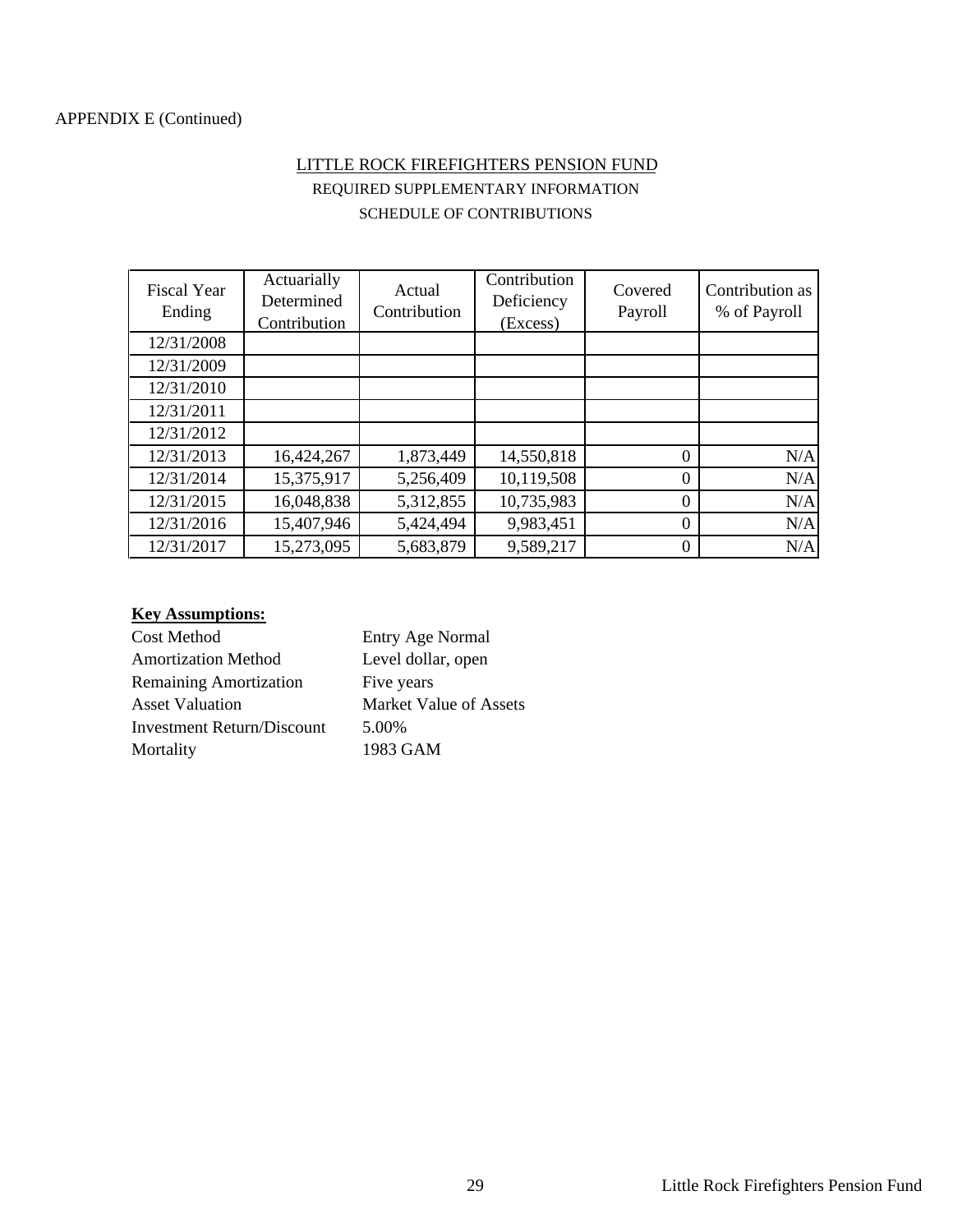#### APPENDIX E (Continued)

## LITTLE ROCK FIREFIGHTERS PENSION FUND REQUIRED SUPPLEMENTARY INFORMATION SCHEDULE OF INVESTMENT RETURNS

| <b>Fiscal Year Ending</b> | Annual Money-weighted<br>Rate of Return |
|---------------------------|-----------------------------------------|
| 12/31/2008                | $-16.26%$                               |
| 12/31/2009                | 14.45%                                  |
| 12/31/2010                | 9.81%                                   |
| 12/31/2011                | $-1.55%$                                |
| 12/31/2012                | 10.25%                                  |
| 12/31/2013                | 12.97%                                  |
| 12/31/2014                | 3.87%                                   |
| 12/31/2015                | $-4.30\%$                               |
| 12/31/2016                | 2.42%                                   |
| 12/31/2017                | 10.76%                                  |

The amounts shown are net of investment expenses.

The actuary calculated these rates using the provided information; therefore, these are annual money-weighted rates. Monthly money-weighted returns were not available.